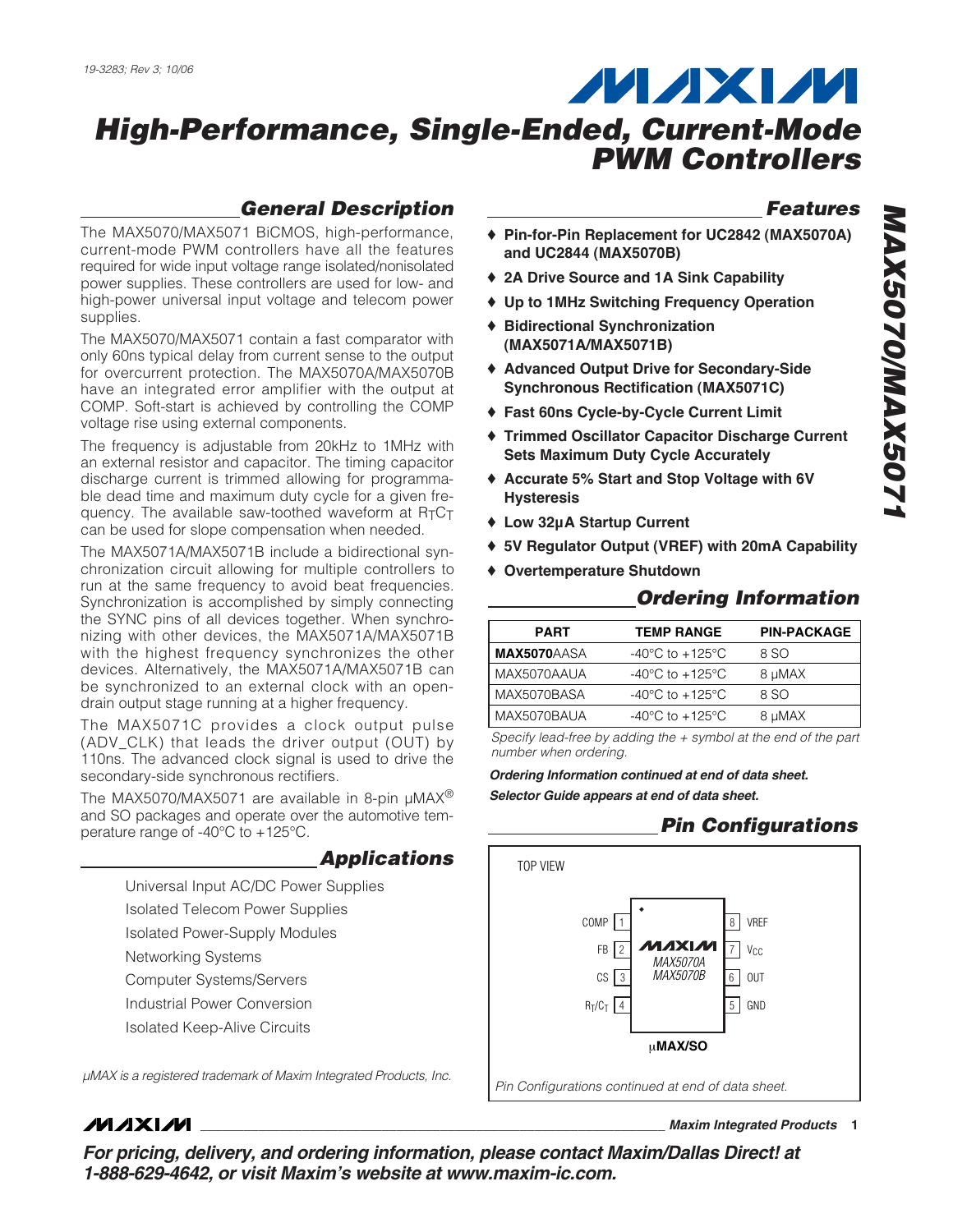## **ABSOLUTE MAXIMUM RATINGS**

| FB, SYNC, COMP, CS, $R_T/C_T$ , VREF to GND -0.3V to +6V |  |
|----------------------------------------------------------|--|
|                                                          |  |

Continuous Power Dissipation  $(T_A = +70^{\circ}C)$ 8-Pin µMAX (derate 4.5mW/°C above +70°C) .............362mW 8-Pin SO (derate 5.9mW/°C above +70°C)...............470.6mW Operating Temperature Range (Automotive) ....-40°C to +125°C Maximum Junction Temperature .....................................+150°C Storage Temperature Range .............................-65°C to +150°C Lead Temperature (soldering, 10s) .................................+300°C

*Stresses beyond those listed under "Absolute Maximum Ratings" may cause permanent damage to the device. These are stress ratings only, and functional operation of the device at these or any other conditions beyond those indicated in the operational sections of the specifications is not implied. Exposure to absolute maximum rating conditions for extended periods may affect device reliability.*

## **ELECTRICAL CHARACTERISTICS**

(VCC = +15V, RT = 10kΩ, CT = 3.3nF, VVREF = OPEN, CVREF = 0.1µF, COMP = OPEN, VFB = 2V, CS = GND, **TA = -40°C to +85°C**, unless otherwise noted.) (Note 1)

| <b>PARAMETER</b>                                  | <b>SYMBOL</b>                               | <b>CONDITIONS</b>                              | <b>MIN</b>     | <b>TYP</b> | <b>MAX</b>     | <b>UNITS</b> |
|---------------------------------------------------|---------------------------------------------|------------------------------------------------|----------------|------------|----------------|--------------|
| <b>REFERENCE</b>                                  |                                             |                                                |                |            |                |              |
| Output Voltage                                    | <b>VVREF</b>                                | $T_A = +25^{\circ}C$ , $I_{VREF} = 1mA$        | 4.950          | 5.000      | 5.050          | V            |
| Line Regulation                                   | $\Delta\ensuremath{\mathsf{V}}\xspace$ LINE | $12V < V_{CC} < 25V$ , $I_{VREF} = 1mA$        |                | 0.4        | $\overline{4}$ | mV           |
| Load Regulation                                   | $\Delta V$ LOAD                             | $1mA < I_{VREF} < 20mA$                        |                | 6          | 25             | mV           |
| <b>Total Output Variation</b>                     | <b>VREFT</b>                                | $1mA < I_{VREF} < 20mA$ , $12V < V_{CC} < 25V$ | 4.9            |            | 5.1            | $\vee$       |
| Reference Output-Noise Voltage                    | <b>VNOISE</b>                               | 10Hz < $f$ < 10kHz, $T_A$ = +25°C              |                | 50         |                | μV           |
| Reference Output Short Circuit                    | $Is_{SC}$                                   | $V_{VREF} = 0V$                                | $-30$          | $-100$     | $-180$         | mA           |
| <b>OSCILLATOR</b>                                 |                                             |                                                |                |            |                |              |
| Initial Accuracy                                  |                                             | $T_A = +25$ °C                                 | 51             | 54         | 57             | kHz          |
| <b>Voltage Stability</b>                          |                                             | $12V < V_{CC} < 25V$                           |                | 0.2        | 0.5            | %            |
| <b>Temp Stability</b>                             |                                             | $-40\degree C < T_A < +85\degree C$            |                | 0.5        |                | $\%$         |
| R <sub>T</sub> /C <sub>T</sub> Voltage Ramp (p-p) | VRAMP                                       |                                                |                | 1.7        |                | $\vee$       |
| RT/CT Voltage Ramp Valley                         | VRAMP_VALLEY                                |                                                |                | 1.1        |                | $\vee$       |
| Discharge Current                                 | <b>I</b> DIS                                | $V_{\text{RT/CT}} = 2V$ , $T_A = +25^{\circ}C$ | 7.9            | 8.3        | 8.7            | mA           |
| Frequency Range                                   | fosc                                        |                                                | 20             |            | 1000           | kHz          |
| ERROR AMPLIFIER (MAX5070A/MAX5070B)               |                                             |                                                |                |            |                |              |
| FB Input Voltage                                  | <b>VFB</b>                                  | FB shorted to COMP                             | 2.465          | 2.5        | 2.535          | V            |
| FB Input Bias Current                             | I <sub>B(FB)</sub>                          |                                                |                | $-0.01$    | $-0.1$         | μA           |
| Open-Loop Voltage Gain                            | AVOL                                        | $2V \leq V$ COMP $\leq 4V$                     |                | 100        |                | dB           |
| Unity-Gain Bandwidth                              | fGBW                                        |                                                |                | 1          |                | MHz          |
| Power-Supply Rejection Ratio                      | <b>PSRR</b>                                 | $12V \le V_{CC} \le 25V$ (Note 2)              | 60             | 80         |                | dB           |
| <b>COMP Sink Current</b>                          | <b>ISINK</b>                                | $VFB = 2.7V$ , $VCOMP = 1.1V$                  | $\overline{2}$ | 6          |                | mA           |
| <b>COMP Source Current</b>                        | <b>ISOURCE</b>                              | $VFB = 2.3V$ , $VCOMP = 5V$                    | $-0.5$         | $-1.2$     | $-1.8$         | mA           |
| COMP Output High Voltage                          | <b>VCOMPH</b>                               | $VFB = 2.3V$ , RCOMP = 15k $\Omega$ to GND     | 5              | 5.8        |                | V            |
| <b>COMP Output Low Voltage</b>                    | <b>VCOMPL</b>                               | $VFB = 2.7V$ , RCOMP = 15k $\Omega$ to VREF    |                | 0.1        | 0.5            | $\vee$       |
| <b>CURRENT-SENSE AMPLIFIER</b>                    |                                             |                                                |                |            |                |              |
| Gain                                              | Acs                                         | (Notes 3, 4)                                   | 2.85           | 3          | 3.26           | V/V          |
|                                                   |                                             | MAX5070A/B (Note 3)                            | 0.95           | 1          | 1.05           |              |
| Maximum Current-Sense Signal                      | V <sub>CS_MAX</sub>                         | $V_{COMP} = 5V$ , MAX5071                      | 0.95           | 1          | 1.05           | $\vee$       |

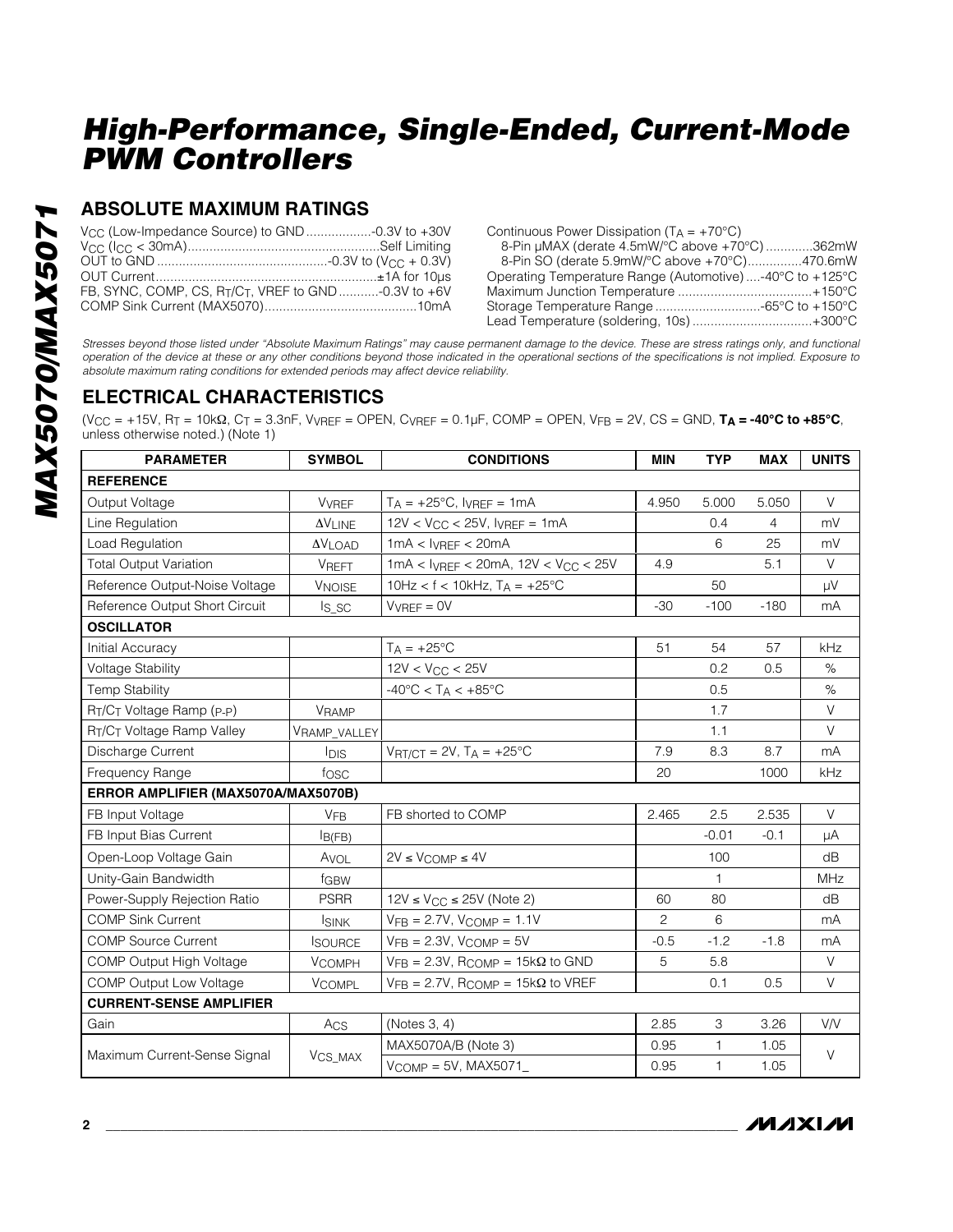# **ELECTRICAL CHARACTERISTICS (continued)**

(VCC = +15V, RT = 10kΩ, CT = 3.3nF, VVREF = OPEN, CVREF = 0.1µF, COMP = OPEN, VFB = 2V, CS = GND, **TA = -40°C to +85°C**, unless otherwise noted.) (Note 1)

| <b>PARAMETER</b>                                  | <b>SYMBOL</b>          | <b>CONDITIONS</b>          | <b>MIN</b> | <b>TYP</b>     | <b>MAX</b>     | <b>UNITS</b> |
|---------------------------------------------------|------------------------|----------------------------|------------|----------------|----------------|--------------|
| Power-Supply Rejection Ratio                      | <b>PSRR</b>            | $12V \leq V_{CC} \leq 25V$ |            | 70             |                | dB           |
| Input Bias Current                                | <b>I</b> CS            | $V_{COMP} = 0V$            |            | $-1$           | $-2.5$         | uA           |
| Delay From CS to OUT                              | tcs DELAY              | 50mV overdrive             |            | 60             |                | ns           |
| <b>MOSFET DRIVER</b>                              |                        |                            |            |                |                |              |
| OUT Low-Side On-Resistance                        | VRDS_ONL               | $ISINK = 200mA$            |            | 4.5            | 10             | Ω            |
| <b>OUT High-Side On-Resistance</b>                | VRDS ONH               | <b>ISOURCE = 100mA</b>     |            | 3.5            | $\overline{7}$ | Ω            |
| <b>ISOURCE (Peak)</b>                             | <b>ISOURCE</b>         | $C_{OUT} = 10nF$           |            | $\mathbf{2}$   |                | Α            |
| <b>ISINK (Peak)</b>                               | <b>ISINK</b>           | $C_{OUT} = 10nF$           |            | $\mathbf{1}$   |                | Α            |
| Rise Time                                         | $t_{r}$                | $C_{\text{OUT}} = 1nF$     |            | 15             |                | ns           |
| Fall Time                                         | tf                     | $C_{\text{OUT}} = 1nF$     |            | 22             |                | ns           |
| UNDERVOLTAGE LOCKOUT/STARTUP                      |                        |                            |            |                |                |              |
| Startup Voltage Threshold                         | VCC_START              |                            | 15.2       | 16             | 16.8           | V            |
| Minimum Operating Voltage After<br>Turn-On        | V <sub>CC_MIN</sub>    |                            | 9.2        | 10             | 10.8           | V            |
| Undervoltage-Lockout Hysteresis                   | <b>UVLOHYST</b>        |                            |            | 6              |                | V            |
| <b>PWM</b>                                        |                        |                            |            |                |                |              |
|                                                   |                        | MAX5070A/MAX5071A          | 94.5       | 96             | 97.5           |              |
| Maximum Duty Cycle                                | <b>DMAX</b>            | MAX5070B/MAX5071B/MAX5071C | 48         | 49.8           | 50             | $\%$         |
| Minimum Duty Cycle                                | <b>DMIN</b>            |                            |            |                | $\Omega$       | %            |
| <b>SUPPLY CURRENT</b>                             |                        |                            |            |                |                |              |
| <b>Startup Supply Current</b>                     | <b>ISTART</b>          |                            |            | 32             | 65             | μA           |
| <b>Operating Supply Current</b>                   | ICC                    | $VFB = VCS = 0V$           |            | 3              | 5              | mA           |
| Zener Bias Voltage at V <sub>CC</sub>             | V <sub>7</sub>         | $I_{CC} = 25mA$            | 24         | 26.5           |                | $\vee$       |
| <b>THERMAL SHUTDOWN</b>                           |                        |                            |            |                |                |              |
| <b>Thermal Shutdown</b>                           | <b>TSHDN</b>           |                            |            | $+150$         |                | $^{\circ}C$  |
| Thermal-Shutdown Hysteresis                       | <b>THYST</b>           |                            |            | $\overline{4}$ |                | $^{\circ}C$  |
| SYNCHRONIZATION (MAX5071A/MAX5071B only) (Note 5) |                        |                            |            |                |                |              |
| <b>SYNC Frequency Range</b>                       | fsync                  |                            | 20         |                | 1000           | kHz          |
| SYNC Clock Input High<br>Threshold                | <b>VSYNCINH</b>        |                            | 3.5        |                |                | V            |
| SYNC Clock Input Low Threshold                    | <b>VSYNCINL</b>        |                            |            |                | 0.8            | V            |
| <b>SYNC Clock Input Minimum</b><br>Pulse Width    | t <sub>PW_SYNCIN</sub> |                            | 200        |                |                | ns           |
| SYNC Clock Output High Level                      | <b>VSYNCOH</b>         | 1mA external pulldown      | 4.0        | 4.7            |                | V            |
| <b>SYNC Clock Output Low Level</b>                | VSYNCOL                | $RSYNC = 5kΩ$              |            | 0              | 0.1            | V            |
| SYNC Leakage Current                              | <b>ISYNC</b>           | $VSYNC = 0V$               |            | 0.01           | 0.1            | μA           |

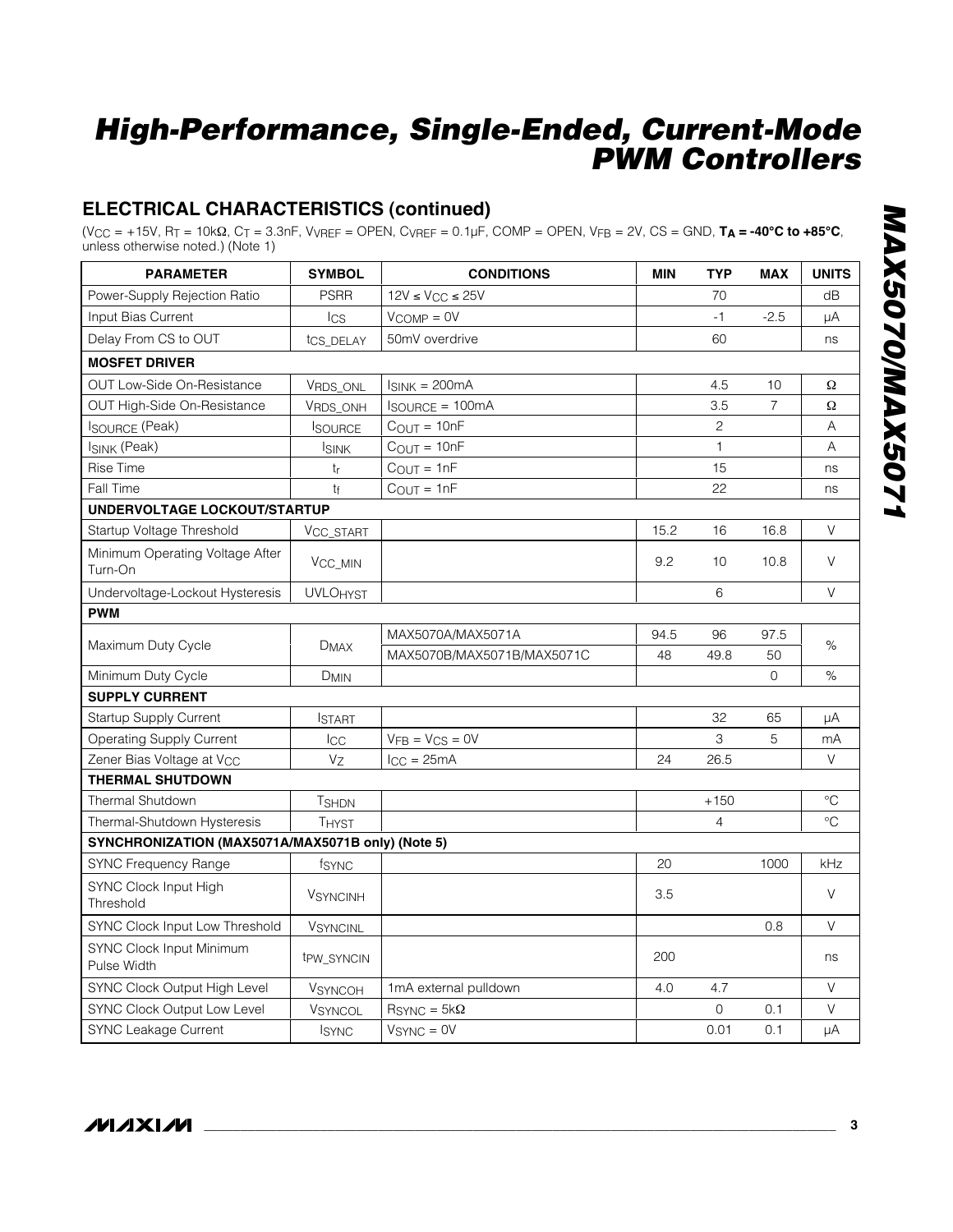## **ELECTRICAL CHARACTERISTICS (continued)**

(VCC = +15V, RT = 10kΩ, CT = 3.3nF, VVREF = OPEN, CVREF = 0.1µF, COMP = OPEN, VFB = 2V, CS = GND, **TA = -40°C to +85°C**, unless otherwise noted.) (Note 1)

| <b>PARAMETER</b>                                 | <b>SYMBOL</b>  | <b>CONDITIONS</b>            | <b>MIN</b> | <b>TYP</b> | <b>MAX</b> | <b>UNITS</b> |
|--------------------------------------------------|----------------|------------------------------|------------|------------|------------|--------------|
| ADV CLK (MAX5071C only)                          |                |                              |            |            |            |              |
| ADV_CLK High Voltage                             | VADV CLKH      | $I_{ADV\_CLK} = 10mA$ source | 2.4        | 3          |            | V            |
| ADV CLK Low Voltage                              | VADV CLKL      | $I_{ADV\_CLK} = 10mA \sin k$ |            |            | 0.4        | V            |
| ADV_CLK Output Pulse Width                       | <b>t</b> PULSE |                              |            | 85         |            | ns           |
| ADV_CLK Rising Edge to OUT<br><b>Rising Edge</b> | tady CLK       |                              |            | 110        |            | ns           |
| ADV CLK Source and Sink<br>Current               | <b>ADV CLK</b> |                              | 10         |            |            | mA           |

## **ELECTRICAL CHARACTERISTICS**

(VCC = +15V, RT = 10kΩ, CT = 3.3nF, VVREF = OPEN, CVREF = 0.1µF, COMP = OPEN, VFB = 2V, CS = GND, **TA = -40°C to +125°C**, unless otherwise noted.) (Note 1)

| <b>PARAMETER</b>                                  | <b>SYMBOL</b>   | <b>CONDITIONS</b>                                         |        | <b>TYP</b>   | <b>MAX</b> | <b>UNITS</b> |
|---------------------------------------------------|-----------------|-----------------------------------------------------------|--------|--------------|------------|--------------|
| <b>REFERENCE</b>                                  |                 |                                                           |        |              |            |              |
| Output Voltage                                    | <b>V</b> VREF   | $T_A = +25^{\circ}C$ , $I_{VREF} = 1mA$                   | 4.950  | 5.000        | 5.050      | V            |
| Line Regulation                                   | <b>AVLINE</b>   | $12V < V_{CC} < 25V$ , lyper = 1mA                        |        | 0.4          | 4          | mV           |
| Load Regulation                                   | $\Delta V$ LOAD | $1mA < I_{VREF} < 20mA$                                   |        | 6            | 25         | mV           |
| <b>Total Output Variation</b>                     | <b>VREFT</b>    | $1mA < I_{VREF} < 20mA$ , $12V < V_{CC} < 25V$            | 4.9    |              | 5.1        | $\vee$       |
| Reference Output Noise Voltage                    | <b>VNOISE</b>   | 10Hz < $f$ < 10kHz, T <sub>A</sub> = $+25^{\circ}$ C      |        | 50           |            | μV           |
| Reference Output Short Circuit                    | $Is_Sc$         | $V_{VREF} = 0V$                                           | $-30$  | $-100$       | $-180$     | mA           |
| <b>OSCILLATOR</b>                                 |                 |                                                           |        |              |            |              |
| Initial Accuracy                                  |                 | $TA = +25^{\circ}C$                                       | 51     | 54           | 57         | kHz          |
| <b>Voltage Stability</b>                          |                 | $12V < V_{CC} < 25V$                                      |        | 0.2          | 0.5        | %            |
| <b>Temp Stability</b>                             |                 | $-40^{\circ}$ C < T <sub>A</sub> < $+125^{\circ}$ C       |        | $\mathbf{1}$ |            | $\%$         |
| R <sub>T</sub> /C <sub>T</sub> Voltage Ramp (p-p) | VRAMP           |                                                           |        | 1.7          |            | $\vee$       |
| RT/CT Voltage Ramp Valley                         | VRAMP_VALLEY    |                                                           |        | 1.1          |            | $\vee$       |
| Discharge Current                                 | <b>IDIS</b>     | $V_{\text{RT/CT}} = 2V$ , $T_A = +25^{\circ}C$            | 7.9    | 8.3          | 8.7        | mA           |
| Frequency Range                                   | fosc            |                                                           | 20     |              | 1000       | kHz          |
| ERROR AMPLIFIER (MAX5070A/MAX5070B)               |                 |                                                           |        |              |            |              |
| FB Input Voltage                                  | <b>VFB</b>      | FB shorted to COMP                                        | 2.465  | 2.5          | 2.535      | V            |
| FB Input Bias Current                             | B(FB)           |                                                           |        | $-0.01$      | $-0.1$     | μA           |
| Open-Loop Voltage Gain                            | AVOL            | $2V \leq V_{\text{COMP}} \leq 4V$                         |        | 100          |            | dB           |
| Unity-Gain Bandwidth                              | fGBW            |                                                           |        | $\mathbf{1}$ |            | <b>MHz</b>   |
| Power-Supply Rejection Ratio                      | <b>PSRR</b>     | $12V \leq V_{CC} \leq 25V$ (Note 2)                       | 60     | 80           |            | dB           |
| <b>COMP Sink Current</b>                          | <b>ISINK</b>    | $VFB = 2.7V$ , $VCOMP = 1.1V$                             | 2      | 6            |            | mA           |
| <b>COMP Source Current</b>                        | <b>SOURCE</b>   | $VFB = 2.3V$ , $VCOMP = 5V$                               | $-0.5$ | $-1.2$       | $-1.8$     | mA           |
| COMP Output High Voltage                          | <b>VCOMPH</b>   | $V_{FB} = 2.3V$ , R <sub>COMP</sub> = 15k $\Omega$ to GND | 5      | 5.8          |            | $\vee$       |
| COMP Output Low Voltage                           | <b>VCOMPL</b>   | $VFB = 2.7V$ , RCOMP = 15k $\Omega$ to VREF               |        | 0.1          | 0.5        | $\vee$       |



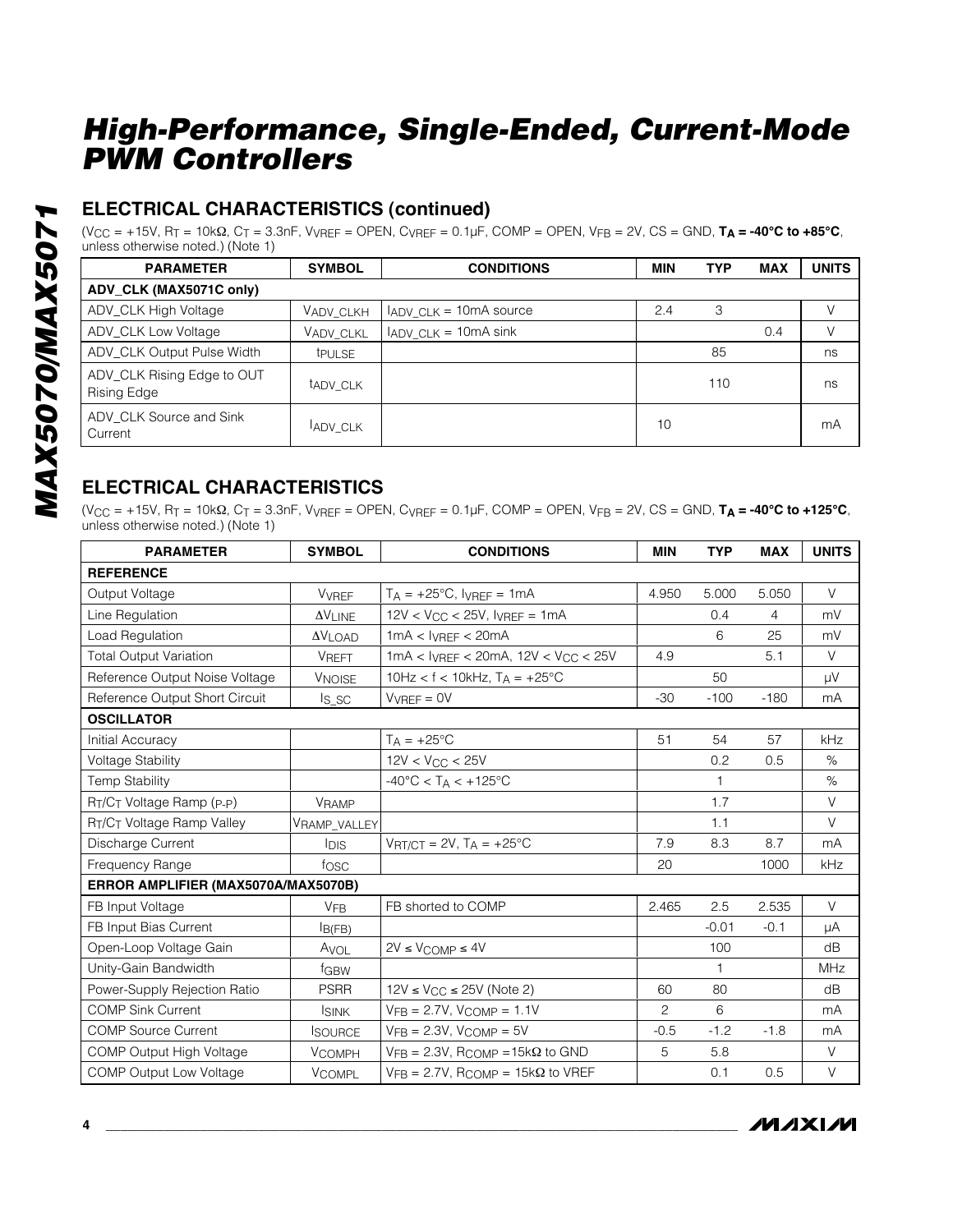## **ELECTRICAL CHARACTERISTICS (continued)**

(VCC = +15V, RT = 10kΩ, CT = 3.3nF, VVREF = OPEN, CVREF = 0.1µF, COMP = OPEN, VFB = 2V, CS = GND, **TA = -40°C to +125°C**, unless otherwise noted.) (Note 1)

| <b>PARAMETER</b>                                 | <b>SYMBOL</b>          | <b>CONDITIONS</b>          | <b>MIN</b> | <b>TYP</b>  | <b>MAX</b>  | <b>UNITS</b>    |
|--------------------------------------------------|------------------------|----------------------------|------------|-------------|-------------|-----------------|
| <b>CURRENT-SENSE AMPLIFIER</b>                   |                        |                            |            |             |             |                 |
| Gain                                             | Acs                    | (Notes 3, 4)               | 2.85       | 3           | 3.26        | V/V             |
|                                                  |                        | MAX5070A/B (Note 3)        | 0.95       | 1           | 1.05        |                 |
| Maximum Current-Sense Signal                     | V <sub>CS_MAX</sub>    | $V_{COMP} = 5V$ , MAX5071_ | 0.95       | 1           | 1.05        | V               |
| Power-Supply Rejection Ratio                     | <b>PSRR</b>            | $12V \leq V_{CC} \leq 25V$ |            | 70          |             | dB              |
| Input Bias Current                               | Ics                    |                            |            | -1          | $-2.5$      | μA              |
| Delay From CS to OUT                             | tcs_DELAY              | 50mV overdrive             |            | 60          |             | ns              |
| <b>MOSFET DRIVER</b>                             |                        |                            |            |             |             |                 |
| OUT Low-Side On-Resistance                       | VRDS_ONL               | $I_{SINK} = 200mA$         |            | 4.5         | 12          | Ω               |
| OUT High-Side On-Resistance                      | VRDS_ONH               | <b>ISOURCE = 100mA</b>     |            | 3.5         | 9           | Ω               |
| <b>ISOURCE (Peak)</b>                            | <b>ISOURCE</b>         | $C_{OUT} = 10nF$           |            | 2           |             | Α               |
| ISINK (Peak)                                     | <b>ISINK</b>           | $C_{\text{OUT}} = 10nF$    |            | 1           |             | Α               |
| Rise Time                                        | $t_{r}$                | $C_{OUT} = 1nF$            |            | 15          |             | ns              |
| Fall Time                                        | tf                     | $C_{OUT} = 1nF$            |            | 22          |             | ns              |
| UNDERVOLTAGE LOCKOUT/STARTUP                     |                        |                            |            |             |             |                 |
| Startup Voltage Threshold                        | V <sub>CC_START</sub>  |                            | 15.2       | 16          | 16.8        | V               |
| Minimum Operating Voltage After<br>Turn-On       | V <sub>CC_MIN</sub>    |                            | 9.2        | 10          | 10.8        | $\vee$          |
| Undervoltage-Lockout Hysteresis                  | <b>UVLOHYST</b>        |                            |            | 6           |             | $\vee$          |
| <b>PWM</b>                                       |                        |                            |            |             |             |                 |
|                                                  |                        | MAX5070A/MAX5071A          | 94.5       | 96          | 97.5        |                 |
| Maximum Duty Cycle                               | <b>DMAX</b>            | MAX5070B/MAX5071B/MAX5071C | 48         | 49.8        | 50          | $\%$            |
| Minimum Duty Cycle                               | <b>D<sub>MIN</sub></b> |                            |            |             | $\mathbf 0$ | $\%$            |
| <b>SUPPLY CURRENT</b>                            |                        |                            |            |             |             |                 |
| <b>Startup Supply Current</b>                    | <b>START</b>           |                            |            | 32          | 65          | μA              |
| <b>Operating Supply Current</b>                  | ICC                    | $VFB = VCS = OV$           |            | 3           | 5           | mA              |
| Zener Bias Voltage at V <sub>CC</sub>            | Vz                     | $I_{CC} = 25mA$            | 24         | 26.5        |             | V               |
| <b>THERMAL SHUTDOWN</b>                          |                        |                            |            |             |             |                 |
| Thermal Shutdown                                 | <b>TSHDN</b>           |                            |            | $+150$      |             | $\rm ^{\circ}C$ |
| Thermal-Shutdown Hysteresis                      | <b>THYST</b>           |                            |            | 4           |             | $\rm ^{\circ}C$ |
| SYNCHRONIZATION (MAX5071A/MAX5071B only, Note 5) |                        |                            |            |             |             |                 |
| <b>SYNC Frequency Range</b>                      | fsync                  |                            | 20         |             | 1000        | kHz             |
| SYNC Clock Input High<br>Threshold               | <b>VSYNCINH</b>        |                            | 3.5        |             |             | V               |
| SYNC Clock Input Low Threshold                   | <b>VSYNCINL</b>        |                            |            |             | 0.8         | V               |
| <b>SYNC Clock Input Minimum</b><br>Pulse Width   | tpw_SYNCIN             |                            | 200        |             |             | ns              |
| SYNC Clock Output High Level                     | <b>VSYNCOH</b>         | 1mA external pulldown      | 4.0        | 4.7         |             | V               |
| <b>SYNC Clock Output Low Level</b>               | VSYNCOL                | $RSYNC = 5kΩ$              |            | $\mathbf 0$ | 0.1         | V               |

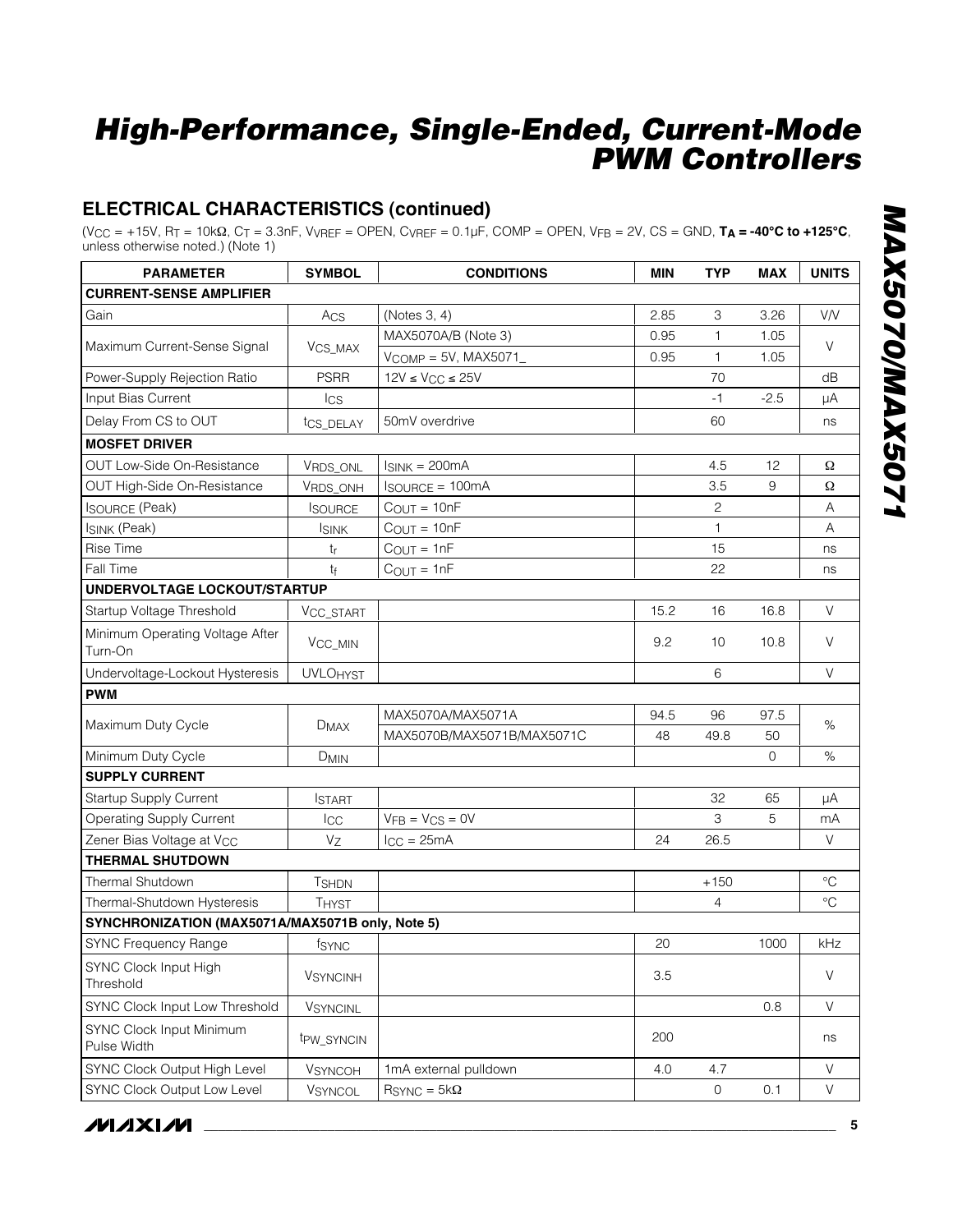## **ELECTRICAL CHARACTERISTICS (continued)**

(VCC = +15V, RT = 10kΩ, CT = 3.3nF, VVREF = OPEN, CVREF = 0.1µF, COMP = OPEN, VFB = 2V, CS = GND, **TA = -40°C to +125°C**, unless otherwise noted.) (Note 1)

| <b>PARAMETER</b>                                 | <b>SYMBOL</b>  | <b>CONDITIONS</b>                           | <b>MIN</b> | <b>TYP</b> | <b>MAX</b> | <b>UNITS</b> |
|--------------------------------------------------|----------------|---------------------------------------------|------------|------------|------------|--------------|
| <b>SYNC Leakage Current</b>                      | <b>ISYNC</b>   | $VSYNC = 0V$                                |            | 0.01       | 0.1        | μA           |
| ADV_CLK (MAX5071C only)                          |                |                                             |            |            |            |              |
| ADV_CLK High Voltage                             | VADV CLKH      | $I_{\text{ADV\_CLK}} = 10 \text{mA}$ source | 2.4        | 3          |            |              |
| ADV CLK Low Voltage                              | VADV CLKL      | $I_{\text{ADV\_CLK}} = 10 \text{mA} \sin k$ |            |            | 0.4        |              |
| ADV_CLK Output Pulse Width                       | <b>t</b> PULSE |                                             |            | 85         |            | ns           |
| ADV_CLK Rising Edge to OUT<br><b>Rising Edge</b> | tady CLK       |                                             |            | 110        |            | ns           |
| ADV CLK Source and Sink<br>Current               | <b>ADV CLK</b> |                                             | 10         |            |            | mA           |

**Note 1**: All devices are 100% tested at +25°C. All limits over temperature are guaranteed by design, not production tested.

**Note 2:** Guaranteed by design, not production tested.

**Note 3:** Parameter measured at trip point of latch with V<sub>FB</sub> = 0V (MAX5070A/MAX5070B only).

**Note 4:** Gain is defined as  $A = \Delta V_{\text{COMP}}/\Delta V_{\text{CS}}$ ,  $0 \leq V_{\text{CS}} \leq 0.8V$ .

Note 5: Output Frequency equals oscillator frequency for MAX5070A/MAX5071A. Output frequency is one-half oscillator frequency for MAX5070B/MAX5071B/MAX5071C.

 $(V_{\text{CC}} = 15V, T_A = +25^{\circ}\text{C}$ , unless otherwise noted.)

TEMPERATURE (°C)



# *Typical Operating Characteristics*



**OPERATING SUPPLY CURRENT (I<sub>CC</sub>)** 

*MAX5070/MAX5071*

**MAX5070/MAX507** 



Vcc (V)

5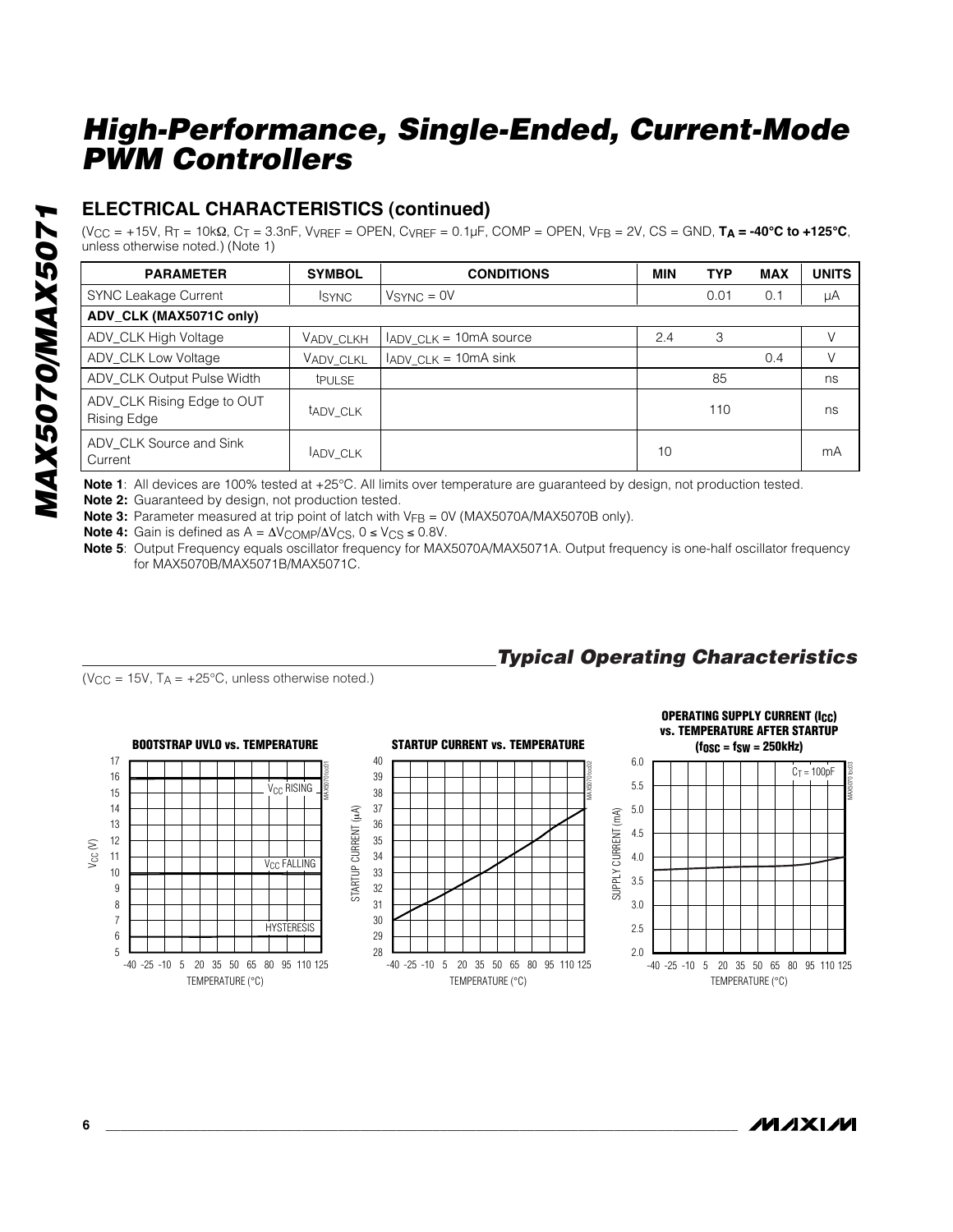## *Typical Operating Characteristics (continued)*

( $V_{CC}$  = 15V,  $T_A$  = +25°C, unless otherwise noted.)



**MAXM** 

*\_\_\_\_\_\_\_\_\_\_\_\_\_\_\_\_\_\_\_\_\_\_\_\_\_\_\_\_\_\_\_\_\_\_\_\_\_\_\_\_\_\_\_\_\_\_\_\_\_\_\_\_\_\_\_\_\_\_\_\_\_\_\_\_\_\_\_\_\_\_\_\_\_\_\_\_\_\_\_\_\_\_\_\_\_\_\_* **7**

*MAX5070/MAX5071*

MAX5070/MAX5071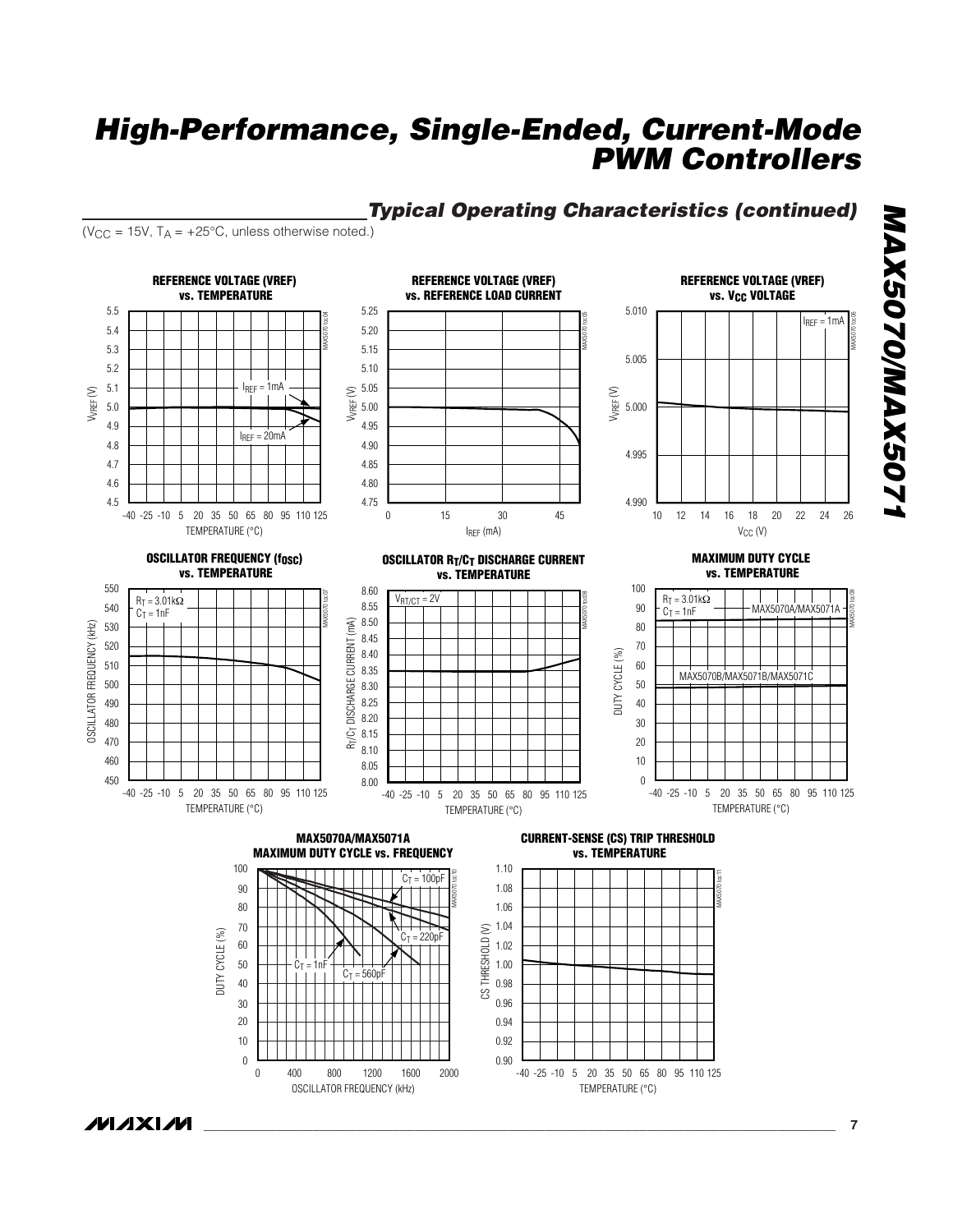

*IVI AXI IVI* 

**8 \_\_\_\_\_\_\_\_\_\_\_\_\_\_\_\_\_\_\_\_\_\_\_\_\_\_\_\_\_\_\_\_\_\_\_\_\_\_\_\_\_\_\_\_\_\_\_\_\_\_\_\_\_\_\_\_\_\_\_\_\_\_\_\_\_\_\_\_\_\_\_\_\_\_\_\_\_\_\_\_\_\_\_\_\_\_\_**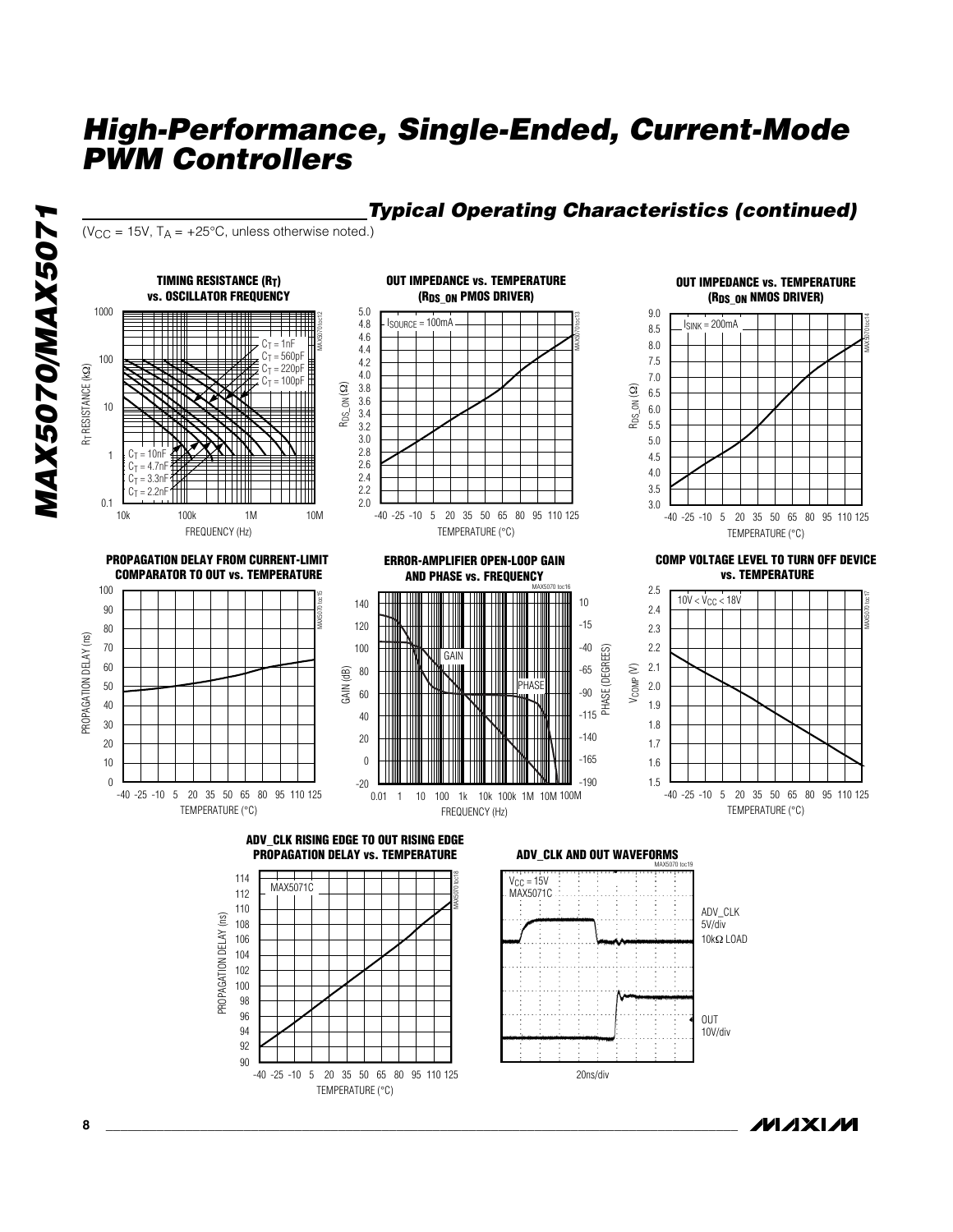## *Typical Operating Characteristics (continued)*

( $V_{CC}$  = 15V,  $T_A$  = +25°C, unless otherwise noted.)



# *Pin Descriptions*

#### **MAX5070A/MAX5070B**

| <b>PIN</b> | <b>NAME</b>           | <b>FUNCTION</b>                                                                                                                                                            |
|------------|-----------------------|----------------------------------------------------------------------------------------------------------------------------------------------------------------------------|
|            | <b>COMP</b>           | Error-Amplifier Output. COMP can be used for soft-start.                                                                                                                   |
| 2          | <b>FB</b>             | Error-Amplifier Inverting Input                                                                                                                                            |
| 3          | <b>CS</b>             | Input to the PWM Comparator and Overcurrent Protection Comparator. The current-sense signal is<br>compared to a signal proportional to the error-amplifier output voltage. |
| 4          | $R_T/C_T$             | Timing Resistor and Capacitor Connection. A resistor $R_T$ from $R_T/C_T$ to VREF and capacitor $C_T$ from<br>$R_T/C_T$ to GND set the oscillator frequency.               |
| 5          | <b>GND</b>            | Power-Supply Ground. Place the $V_{\text{CC}}$ and VREF bypass capacitors close to the IC to minimize<br>ground loops.                                                     |
| 6          | <b>OUT</b>            | MOSFET Driver Output. OUT connects to the gate of the external n-channel MOSFET.                                                                                           |
|            | <b>V<sub>CC</sub></b> | Power-Supply Input for MAX5070. Bypass $V_{CC}$ to GND with a 0.1µF ceramic capacitor or a parallel<br>combination of a 0.1µF and a higher value ceramic capacitor.        |
| 8          | <b>VREF</b>           | 5V Reference Output. Bypass VREF to GND with a 0.1µF ceramic capacitor or a parallel combination<br>of a 0.1µF and a higher value ceramic capacitor.                       |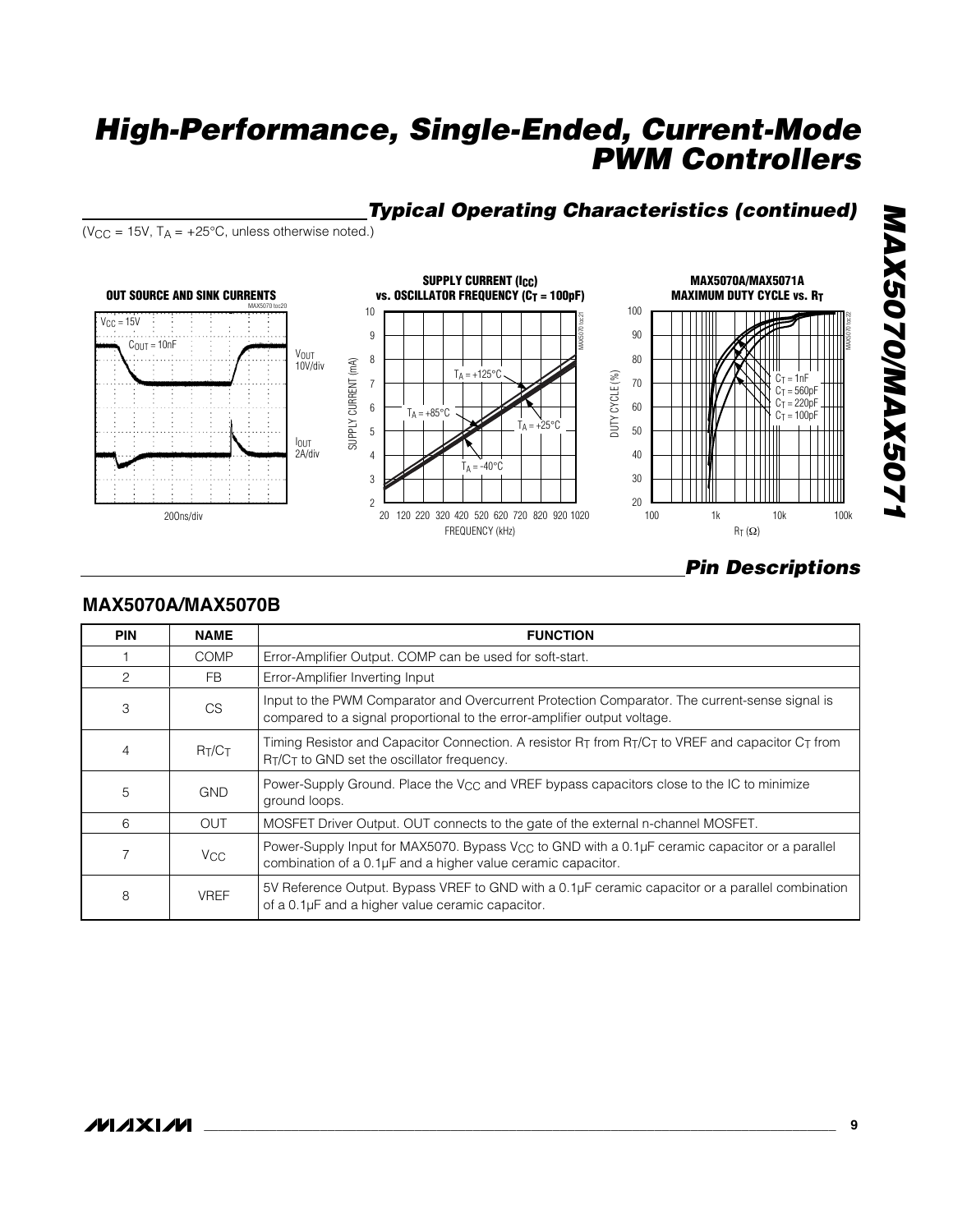## *Pin Descriptions (continued)*

| <b>PIN</b><br><b>MAX5071A/</b><br><b>MAX5071C</b><br><b>MAX5071B</b> |   |                       |                                                                                                                                                                                                                             |  |  |
|----------------------------------------------------------------------|---|-----------------------|-----------------------------------------------------------------------------------------------------------------------------------------------------------------------------------------------------------------------------|--|--|
|                                                                      |   | <b>NAME</b>           | <b>FUNCTION</b>                                                                                                                                                                                                             |  |  |
|                                                                      |   | COMP                  | COMP is level-shifted and connected to the inverting input of the PWM comparator. Pull<br>up COMP to VREF through a resistor and connect an optocoupler from COMP to GND for<br>proper operation.                           |  |  |
| 2                                                                    |   | <b>SYNC</b>           | Bidirectional Synchronization Input. When synchronizing with other<br>MAX5071A/MAX5071Bs, the higher frequency part synchronizes all other devices.                                                                         |  |  |
|                                                                      | 2 | ADV CLK               | ADV_CLK is an 85ns clock output pulse preceding the rising edge of OUT (see Figure 4).<br>Use the pulse to drive the secondary-side synchronous rectifiers through a pulse<br>transformer or an optocoupler (see Figure 8). |  |  |
| 3                                                                    | 3 | <b>CS</b>             | Input to the PWM Comparator and Overcurrent Protection Comparator. The current-<br>sense signal is compared to the voltage at COMP.                                                                                         |  |  |
| 4                                                                    | 4 | $R_T/C_T$             | Timing Resistor and Capacitor Connection. A resistor $RT$ from $RT/CT$ to VREF and<br>capacitor $C_T$ from $R_T/C_T$ to GND set the oscillator frequency.                                                                   |  |  |
| 5                                                                    | 5 | <b>GND</b>            | Power-Supply Ground. Place the $V_{CC}$ and VREF bypass capacitors close to the IC to<br>minimize ground loops.                                                                                                             |  |  |
| 6                                                                    | 6 | <b>OUT</b>            | MOSFET Driver Output. OUT connects to the gate of the external n-channel MOSFET.                                                                                                                                            |  |  |
| $\overline{7}$                                                       | 7 | <b>V<sub>CC</sub></b> | Power-Supply Input for MAX5071. Bypass $V_{CC}$ to GND with a 0.1µF ceramic capacitor or<br>a parallel combination of a 0.1µF and a higher value ceramic capacitor.                                                         |  |  |
| 8                                                                    | 8 | <b>VREF</b>           | 5V Reference Output. Bypass VREF to GND with a 0.1µF ceramic capacitor or a parallel<br>combination of a 0.1µF and a higher value ceramic capacitor.                                                                        |  |  |

# **MAX5071A/MAX5071B/MAX5071C**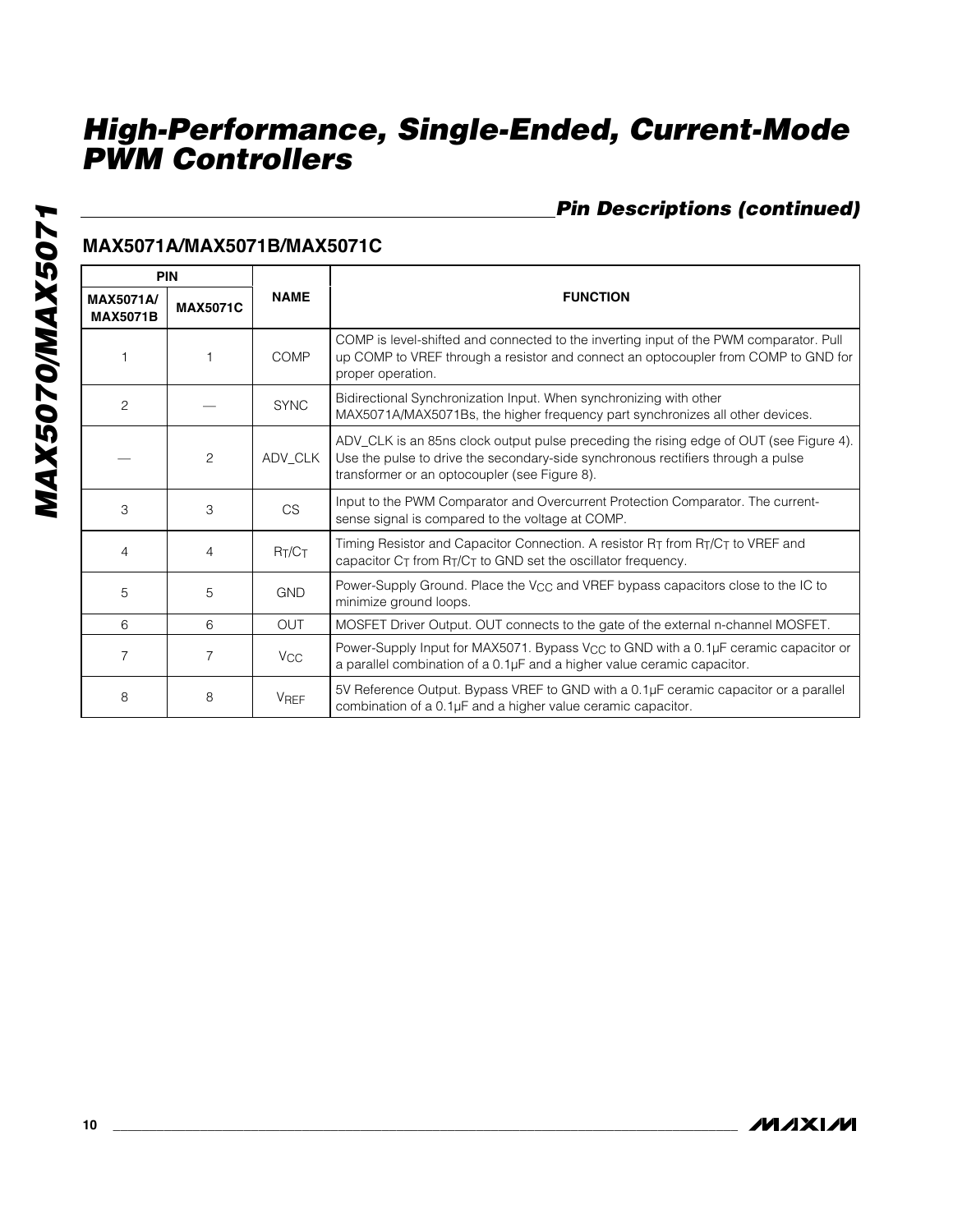

*Figure 1. MAX5070A/MAX5070B Functional Diagram*

## *Detailed Description*

The MAX5070/MAX5071 current-mode PWM controllers are designed for use as the control and regulation core of flyback or forward topology switching power supplies. These devices incorporate an integrated low-side driver, adjustable oscillator, error amplifier (MAX5070A/ MAX5070B only), current-sense amplifier, 5V reference, and external synchronization capability (MAX5071A/ MAX5071B only). An internal +26.5V current-limited V<sub>CC</sub> clamp prevents overvoltage during startup.

Five different versions of the MAX5070/MAX5071 are available. The MAX5070A/MAX5070B are the standard versions with a feedback input (FB) and internal error amplifier. The MAX5071A/MAX5071B include bidirectional synchronization (SYNC). This enables multiple MAX5071A/MAX5071Bs to be connected and synchronized to the device with the highest frequency. The MAX5071C includes an ADV\_CLK output, which precedes the MAX5071C's drive output (OUT) by 110ns. Figures 1, 2, and 3 show the internal functional diagrams of the MAX5070A/MAX5070B, MAX5071A/MAX5071B, and MAX5071C, respectively. The MAX5070A/ MAX5071A are capable of 100% maximum duty cycle. The MAX5070B/MAX5071B/MAX5071C are designed to limit the maximum duty cycle to 50%.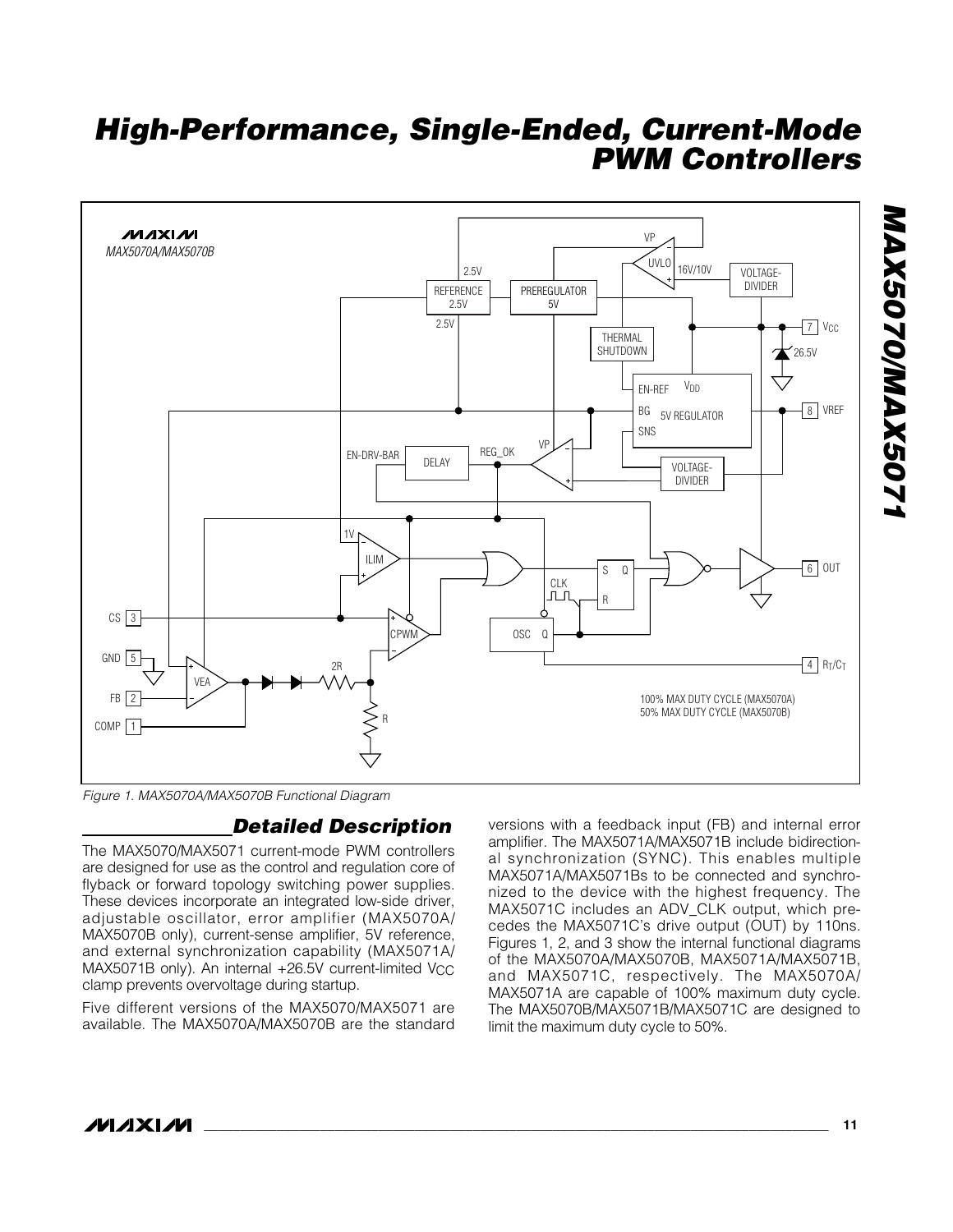

*Figure 2. MAX5071A/MAX5071B Functional Diagram*

#### *Current-Mode Control Loop*

The advantages of current-mode control over voltagemode control are twofold. First, there is the feed-forward characteristic brought on by the controller's ability to adjust for variations in the input voltage on a cycle-bycycle basis. Secondly, the stability requirements of the current-mode controller are reduced to that of a singlepole system unlike the double pole in the voltage-mode control scheme.

The MAX5070/MAX5071 use a current-mode control loop where the output of the error amplifier is compared to the current-sense voltage ( $VCS$ ). When the current-sense signal is lower than the noninverting input of the PWM comparator, the output of the CPWM comparator is low and the switch is turned on at each clock pulse. When the current-sense signal is higher than the inverting input of the CPWM, the output of the CPWM comparator is high and the switch is turned off.

/VI /I X I /VI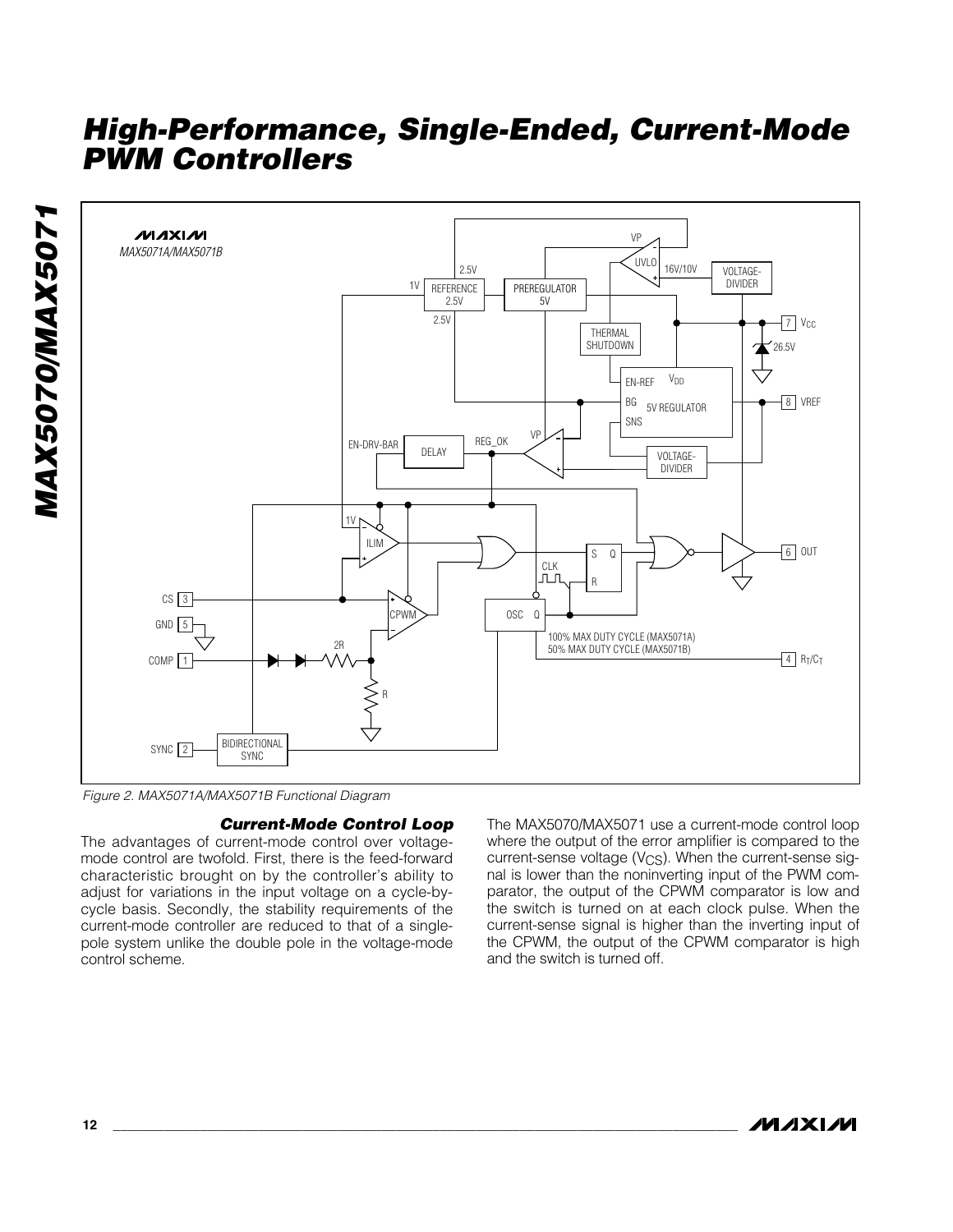

*Figure 3. MAX5071C Functional Diagram*

#### *VCC and Startup*

In normal operation, V<sub>CC</sub> is derived from a tertiary winding of the transformer. However, at startup there is no energy delivered through the transformer, thus a resistor must be connected from V<sub>CC</sub> to the input power source (see R<sub>ST</sub> and C<sub>ST</sub> in Figures 5 to 8). During startup, C<sub>ST</sub> charges up through RST. The 5V reference generator, comparator, error amplifier, oscillator, and drive circuit remain off during UVLO to reduce startup current below 65µA. When V<sub>CC</sub> reaches the undervoltage-lockout threshold of 16V, the output driver begins to switch and the tertiary winding will supply power to V<sub>CC</sub>. V<sub>CC</sub> has an internal 26.5V current-limited clamp at its input to protect the device from overvoltage during startup.

Size the startup resistor, R<sub>ST</sub>, to supply both the maximum startup bias (ISTART) of the device (65µA max) and the charging current for CST. The startup capacitor C<sub>ST</sub> must charge to 16V within the desired time period  $tST$  (for example, 500ms). The size of the startup capacitor depends on:

- 1) IC operating supply current at a programmed oscillator frequency (f<sub>OSC</sub>).
- 2) The time required for the bias voltage, derived from a bias winding, to go from 0 to 11V.
- 3) The MOSFET total gate charge.
- 4) The operating frequency of the converter (fsw).

# *MAX5070/MAX5071* MAX5070/MAX5071

## **MAXM**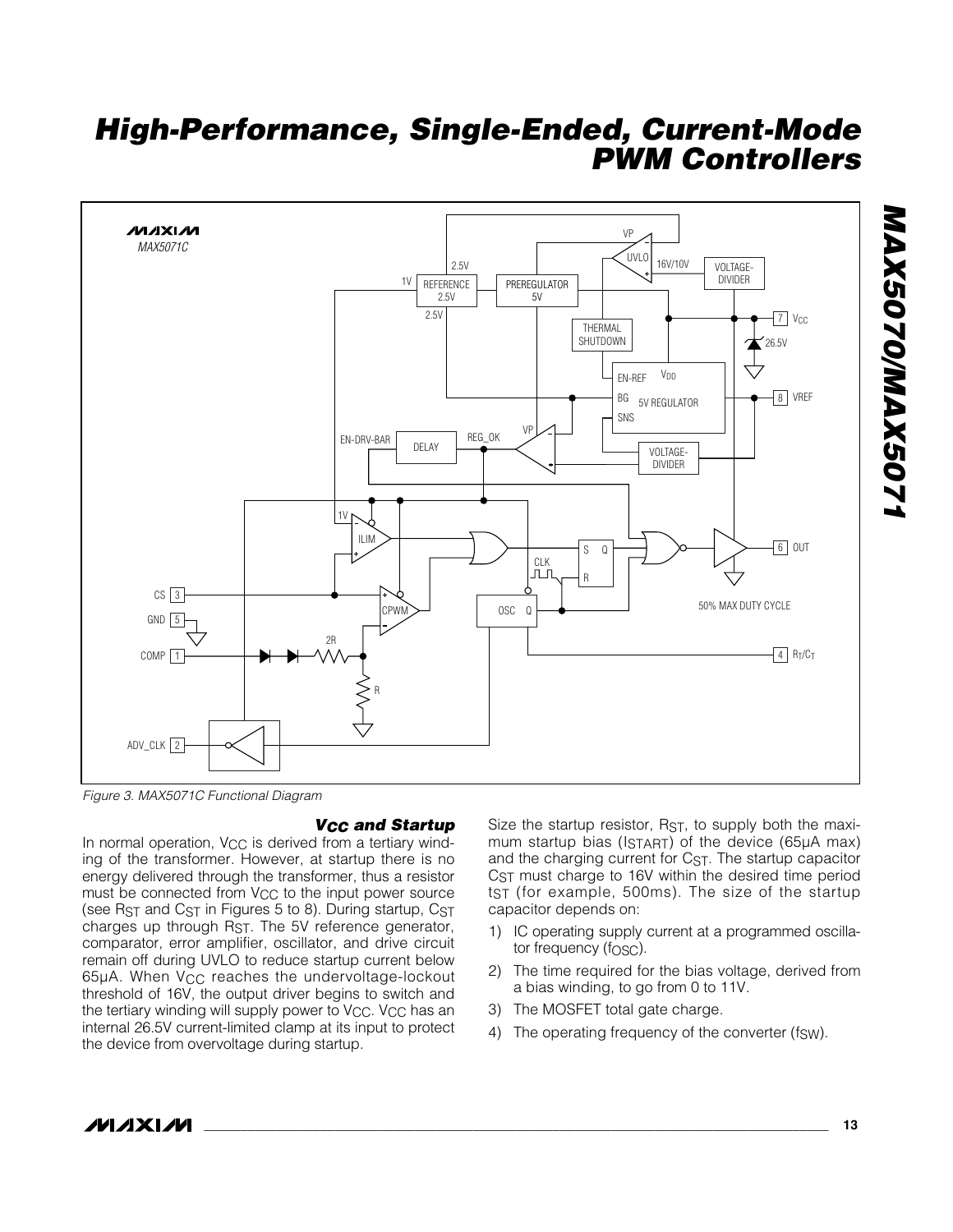formula:



where:

#### $IG = QG$  fsw

To calculate the capacitance required, use the following<br>
formula:<br>  $C_{ST} = \frac{\left[|CC + I_G - \left(\frac{V_{INMIN} - 13V}{R_{ST}}\right)\right] (t_{SS})}{V_{HYST}}$ <br>
where:<br>  $I_G = Q_G$  fsw<br>
ICC is the MAX5070/MAX5071s' maximum internal sup-<br>
ply current after start ICC is the MAX5070/MAX5071s' maximum internal supply current after startup (see the *Typical Operating Characteristics* to find the I<sub>IN</sub> at a given f<sub>OSC</sub>). Q<sub>G</sub> is the total gate charge for the MOSFET, fsw is the converter switching frequency, VHYST is the bootstrap UVLO hysteresis  $(6V)$ , and tss is the soft-start time, which is set by external circuitry.

Size the resistor R<sub>ST</sub> according to the desired startup time period, tst, for the calculated Cst. Use the following equations to calculate the average charging current (ICST) and the startup resistor (RST).

$$
I_{\text{CST}} = \frac{V_{\text{SUVR}} \times C_{\text{ST}}}{t_{\text{ST}}}
$$

$$
R_{ST} \approx \frac{\left(V_{INMIN} - \frac{V_{SUVR}}{2}\right)}{I_{CST} + I_{START}}
$$

Where VINMIN is the minimum input supply voltage for the application (36V for telecom),  $V_{\text{SUVR}}$  is the bootstrap UVLO wake-up level (16V), and ISTART is the V<sub>IN</sub> supply current at startup (65µA, max). Choose a higher value for RST than the one calculated above if longer startup times can be tolerated in order to minimize power loss in RST.

The above startup method is applicable to circuits where the tertiary winding has the same phase as the output windings. Thus, the voltage on the tertiary winding at any given time is proportional to the output voltage and goes through the same soft-start period as the output voltage. The minimum discharge time of C<sub>ST</sub> from 16V to 10V must be greater than the soft-start time (tss).

#### *Undervoltage Lockout (UVLO)*

The minimum turn-on supply voltage for the  $MAX5070/MAX5071$  is 16V. Once V<sub>CC</sub> reaches 16V, the reference powers up. There is 6V of hysteresis from the minimum turn-on voltage to the UVLO threshold. Once V<sub>CC</sub> reaches 16V, the MAX5070/MAX5071 will operate with V<sub>CC</sub> down to 10V. Once V<sub>CC</sub> goes below 10V the device is in UVLO. When in UVLO, the quiescent supply current into V<sub>CC</sub> falls back to 37µA (typ), and OUT and VREF are pulled low.

#### *MOSFET Driver*

OUT drives an external n-channel MOSFET and swings from GND to V<sub>CC</sub>. Ensure that V<sub>CC</sub> remains below the absolute maximum VGS rating of the external MOSFET. OUT is a push-pull output with the on-resistance of the PMOS typically 3.5Ω and the on-resistance of the NMOS typically 4.5Ω. The driver can source 2A typically and sink 1A typically. This allows for the MAX5070/MAX5071 to quickly turn on and off high gate-charge MOSFETs.

Bypass VCC with one or more 0.1µF ceramic capacitors to GND, placed close to the MAX5070/MAX5071. The average current sourced to drive the external MOSFET depends on the total gate charge  $(Q_G)$  and operating frequency of the converter. The power dissipation in the MAX5070/MAX5071 is a function of the average output drive current (IDRIVE). Use the following equation to calculate the power dissipation in the device due to IDRIVE:

$$
I_{DRIVE} = Q_G \times f_{SW}
$$

 $PD = (IDRIVE + ICC) \times VCC$ 

where I<sub>CC</sub> is the operating supply current. See the *Typical Operating Characteristics* for the operating supply current at a given frequency.

#### *Error Amplifier (MAX5070A/MAX5070B)*

The MAX5070 includes an internal error amplifier. The inverting input is at FB and the noninverting input is internally connected to a 2.5V reference. The internal error amplifier is useful for nonisolated converter design (see Figure 6) and isolated design with primary-side regulation through a bias winding (see Figure 5). In the case of a nonisolated power supply, the output voltage will be:

$$
V_{\text{OUT}} = \left(1 + \frac{\text{R1}}{\text{R2}}\right) \times 2.5 \text{V}
$$

where R1 and R2 are from Figure 6.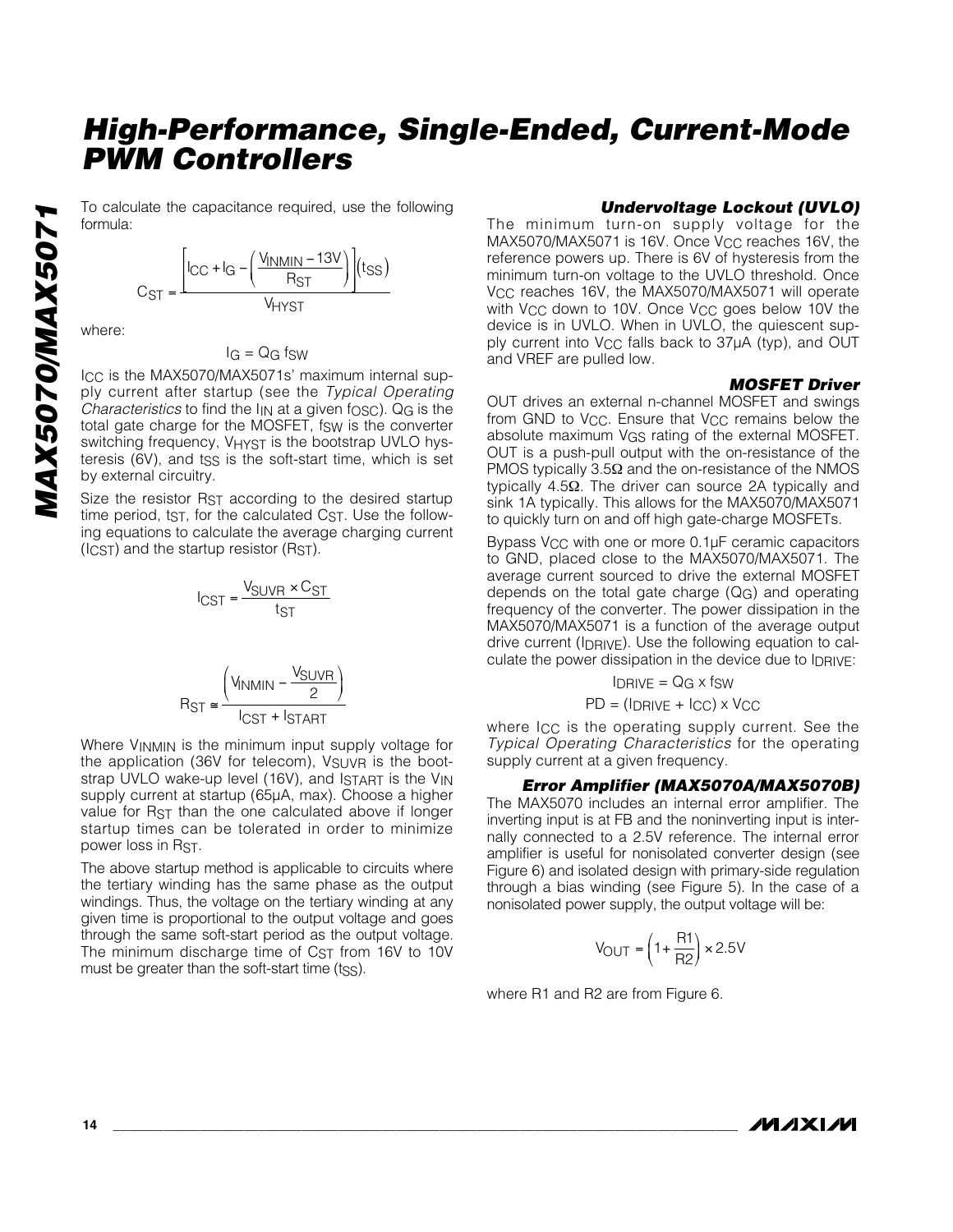#### *MAX5071A/MAX5071B/MAX5071C Feedback*

The MAX5071A/MAX5071B/MAX5071C are designed to be used with either an external error amplifier when designed into a nonisolated converter or an error amplifier and optocoupler when designed into an isolated power supply. The COMP input is level-shifted and connected to the inverting terminal of the PWM comparator (CPWM). Connect the COMP pin to the output of the external error amplifier for nonisolated design. Pull COMP high externally to at least 5V (or VREF) and connect the optocoupler transistor as shown in Figures 7 and 8. COMP can be used for soft-start and also as a shutdown. See the *Typical Operating Characteristics* to find the turn-off COMP voltage at different temperatures. If the maximum external COMP voltage is below 4.9V, it may reduce the PWM current-limit threshold below 1V. Use the following equation to calculate minimum COMP voltage (V<sub>COMP</sub>) required for a guaranteed peak primary current (I<sub>P-P</sub>):

$$
V_{COMP} = (3 \times I_{P-P} \times R_{CS}) + 1.95V
$$

where RCS is a current-sense resistor.

#### *Oscillator*

The oscillator frequency is adjusted by adding an external capacitor and resistor at  $R_T/C_T$  (see  $R_T$  and  $C_T$ in the *Typical Application Circuits*). RT is connected from  $R_T/C_T$  to the 5V reference (VREF) and  $C_T$  is connected from RT/CT to GND. VREF charges CT through  $R<sub>T</sub>$  until its voltage reaches 2.8V.  $C<sub>T</sub>$  then discharges through an 8.3mA internal current sink until CT's voltage reaches 1.1V, at which time  $C_T$  is allowed to charge through  $R<sub>T</sub>$  again. The oscillator's period will be the sum of the charge and discharge times of CT. Calculate the charge time as:

$$
t_C = 0.57 \times R_T \times C_T
$$

The discharge time is then:

$$
t_{D} = \frac{R_{T} \times C_{T} \times 10^{3}}{4.88 \times R_{T} - 1.8 \times 10^{3}}
$$

The oscillator frequency will then be:

$$
f_{\text{OSC}} = \frac{1}{t_{\text{C}} + t_{\text{D}}}
$$

For the MAX5070A/MAX5071A, the converter output switching frequency (f<sub>SW</sub>) is the same as the oscillator frequency (fOSC). For the MAX5070B/MAX5071B/ MAX5071C, the output switching frequency is 1/2 the oscillator frequency.

#### *Reference Output*

VREF is a 5V reference output that can source 20mA. Bypass VREF to GND with a 0.1µF capacitor.

#### *Current Limit*

The MAX5070/MAX5071 include a fast current-limit comparator to terminate the ON cycle during an overload or a fault condition. The current-sense resistor (R<sub>CS</sub>), connected between the source of the MOSFET and GND, sets the current limit. The CS input has a voltage trip level  $(V_{\text{CS}})$  of 1V. Use the following equation to calculate R<sub>CS</sub>:

$$
R_{CS} = \frac{V_{CS}}{I_{P-P}}
$$

IP-P is the peak current in the primary that flows through the MOSFET. When the voltage produced by this current (through the current-sense resistor) exceeds the currentlimit comparator threshold, the MOSFET driver (OUT) will turn the switch off within 60ns. In most cases, a small RC filter is required to filter out the leading-edge spike on the sense waveform. Set the time constant of the RC filter at 50ns. Use a current transformer to limit the losses in the current-sense resistor and achieve higher efficiency especially at low input-voltage operation.

#### *Synchronization (MAX5071A/MAX5071B) SYNC*

SYNC is a bidirectional input/output that outputs a synchronizing pulse and accepts a synchronizing pulse from other MAX5071A/MAX5071Bs (see Figures 7 and 9). As an output, SYNC is an open-drain p-channel MOSFET driven from the internal oscillator and requires an external pulldown resistor (R<sub>SYNC</sub>) from between 500Ω and 5kΩ. As an input, SYNC accepts the output pulses from other MAX5071A/MAX5071Bs.

Synchronize multiple MAX5071A/MAX5071Bs by connecting their SYNC pins together. All devices connected together will synchronize to the one operating at the highest frequency. The rising edge of SYNC will precede the rising edge of OUT by approximately the discharge time (t<sub>D</sub>) of the oscillator (see the *Oscillator* section). The pulse width of the SYNC output is equal to the time required to discharge the stray capacitance at SYNC through RSYNC plus the C<sub>T</sub> discharge time t<sub>D</sub>. Adjust  $R<sub>T</sub>/C<sub>T</sub>$  such that the minimum discharge time t $<sub>D</sub>$  is 200ns.</sub>

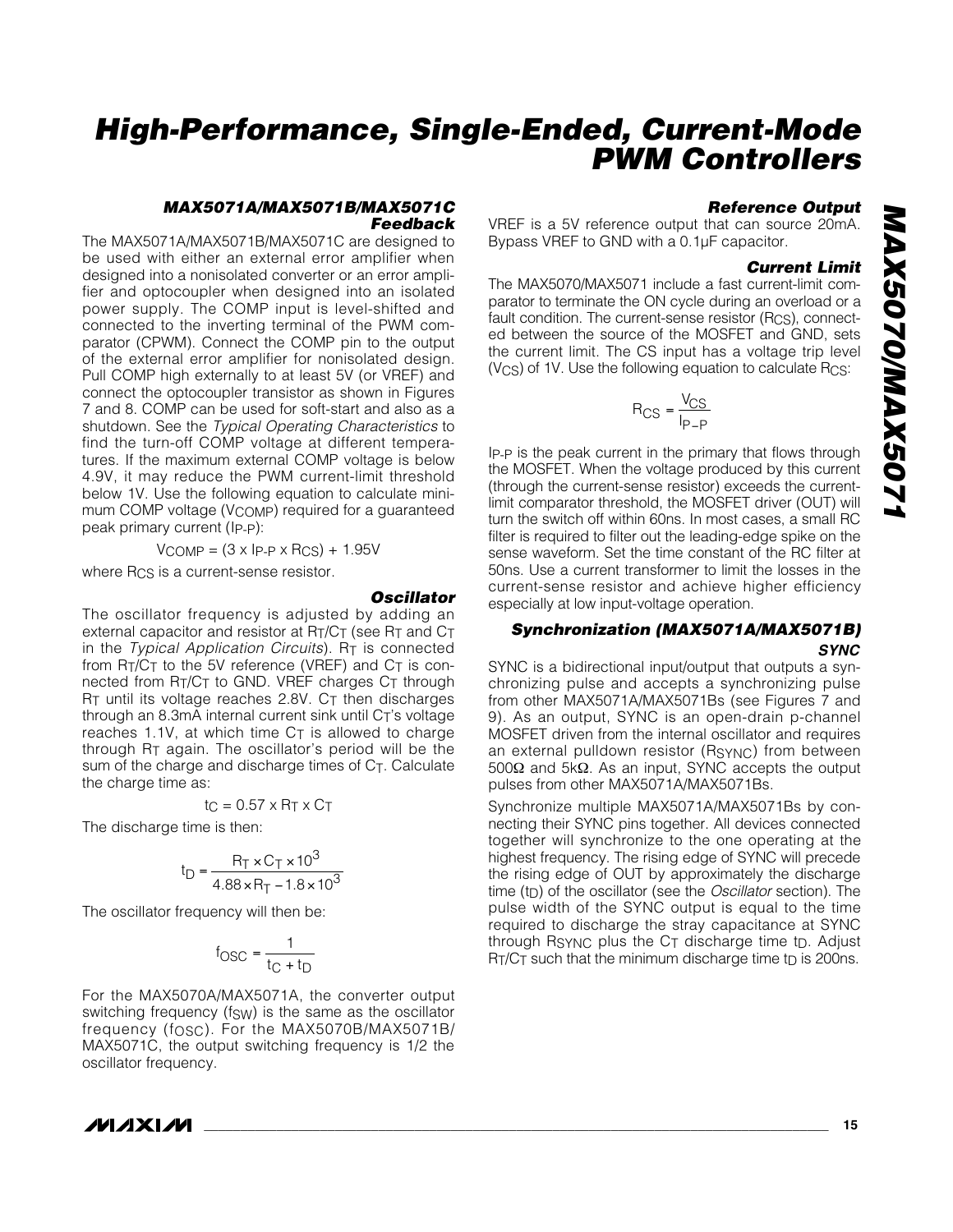

*Figure 4. ADV\_CLK*

*Advance Clock Output (ADV\_CLK) (MAX5071C)*

ADV\_CLK is an advanced pulse output provided to facilitate the easy implementation of secondary-side synchronous rectification using the MAX5071C. The ADV\_CLK pulse width is 85ns (typically) with its rising edge leading the rising edge of OUT by 110ns. Use this leading pulse to turn off the secondary-side synchronous-rectifier MOSFET (QS) before the voltage appears on the secondary (see Figure 8). Turning off the secondary-side synchronous MOSFET earlier avoids the shorting of the secondary in the forward converter. The ADV\_CLK pulse can be propagated to the secondary side using a pulse transformer or highspeed optocoupler. The 85ns pulse, with 3V drive voltage (10mA source), significantly reduces the volt-second requirement of the pulse transformer and the advanced pulse alleviates the need for a highspeed optocoupler.

#### *Thermal Shutdown*

When the MAX5070/MAX5071s' die temperature goes above +150°C, the thermal-shutdown circuitry will shut down the 5V reference and pull OUT low.



### *Typical Application Circuits*

*Figure 5. MAX5070A/MAX5070B Typical Application Circuit (Isolated Flyback with Primary-Side Regulation)*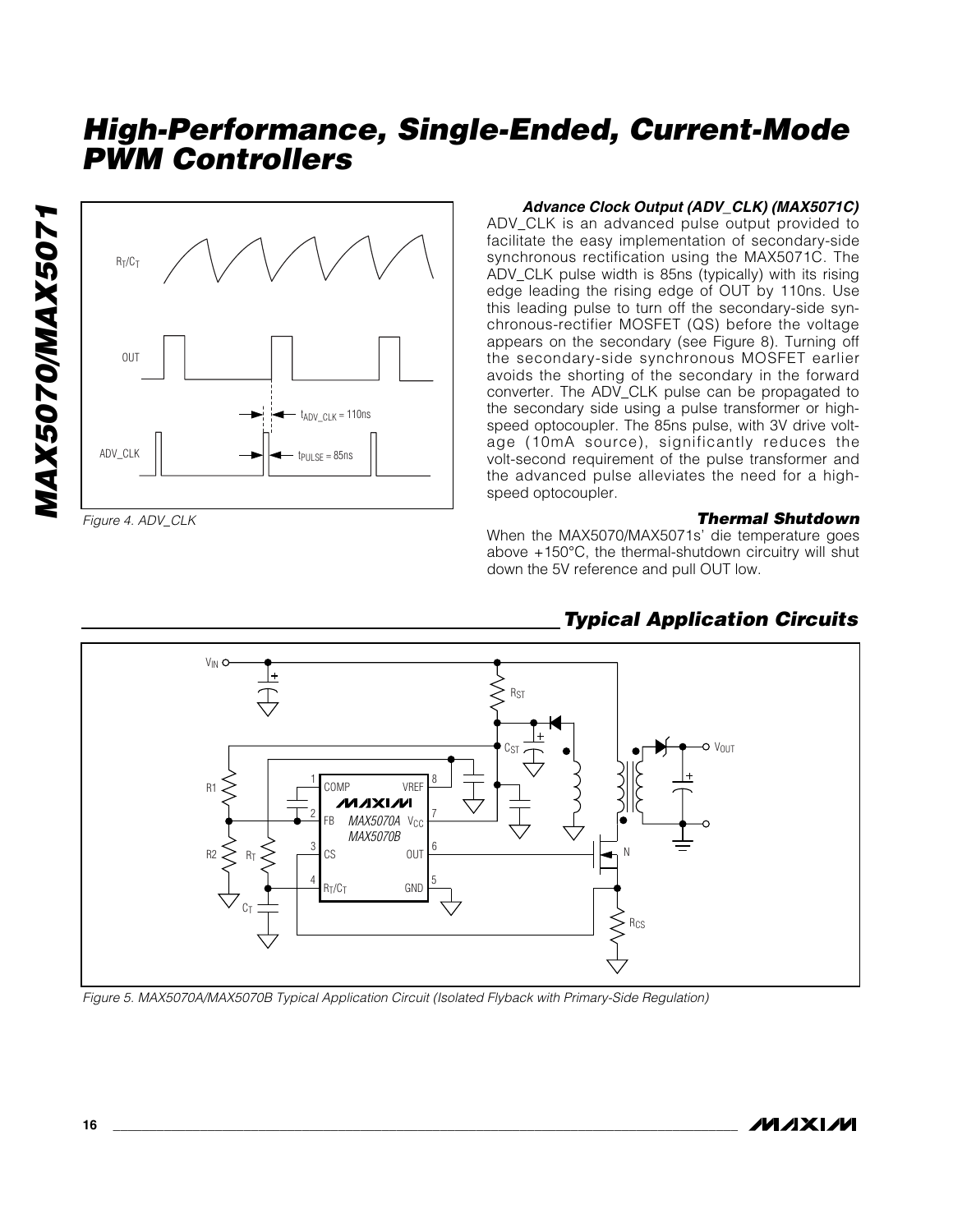## *Typical Application Circuits (continued)*



*Figure 6. MAX5070A/MAX5070B Typical Application Circuit (Non-Isolated Flyback)*



*Figure 7. MAX5071A/MAX5071B Typical Application Circuit (Isolated Flyback)*

**MAXIM** 

*MAX5070/MAX5071*

MAX5070/MAX5071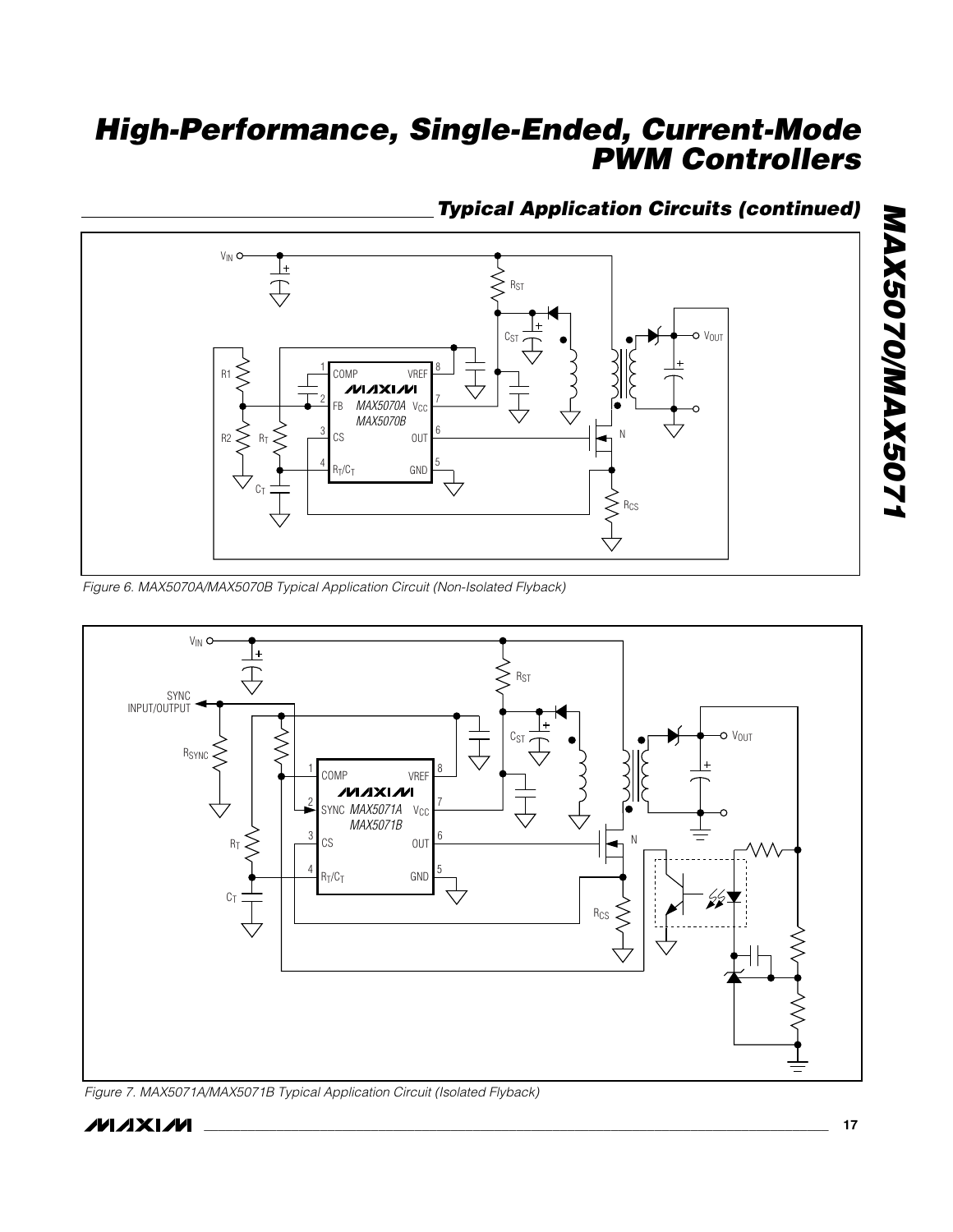

VOUT N QS N  $\frac{V_D}{V_D}$  $\overline{\mathcal{L}}$ N  $\frac{1}{\pm}$ RT *MAX5071C*  $R_T/C_T$ CS  $C<sub>T</sub>$ RCS *MAX5078* COMP ADV\_CLK GND  $\frac{1}{\overline{1}}$ 0.5V/µs PULSE TRANSFORMER



Vг

*Figure 8. MAX5071C Typical Application Circuit (Isolated Forward with Secondary-Side Synchronous Rectification)*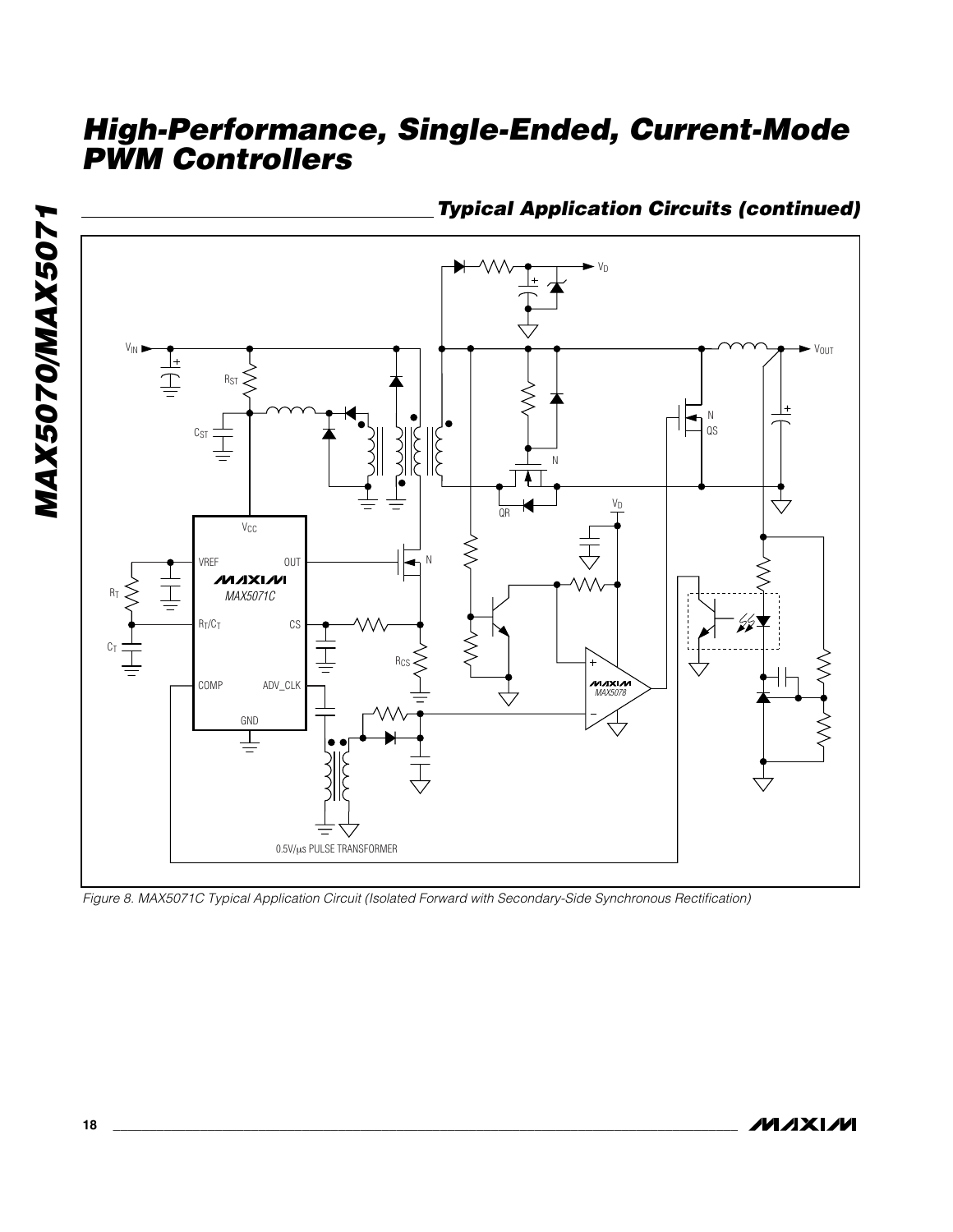

*Figure 9. Synchronization of MAX5071s*

*MAX5070/MAX5071*

**MAX5070/MAX5071**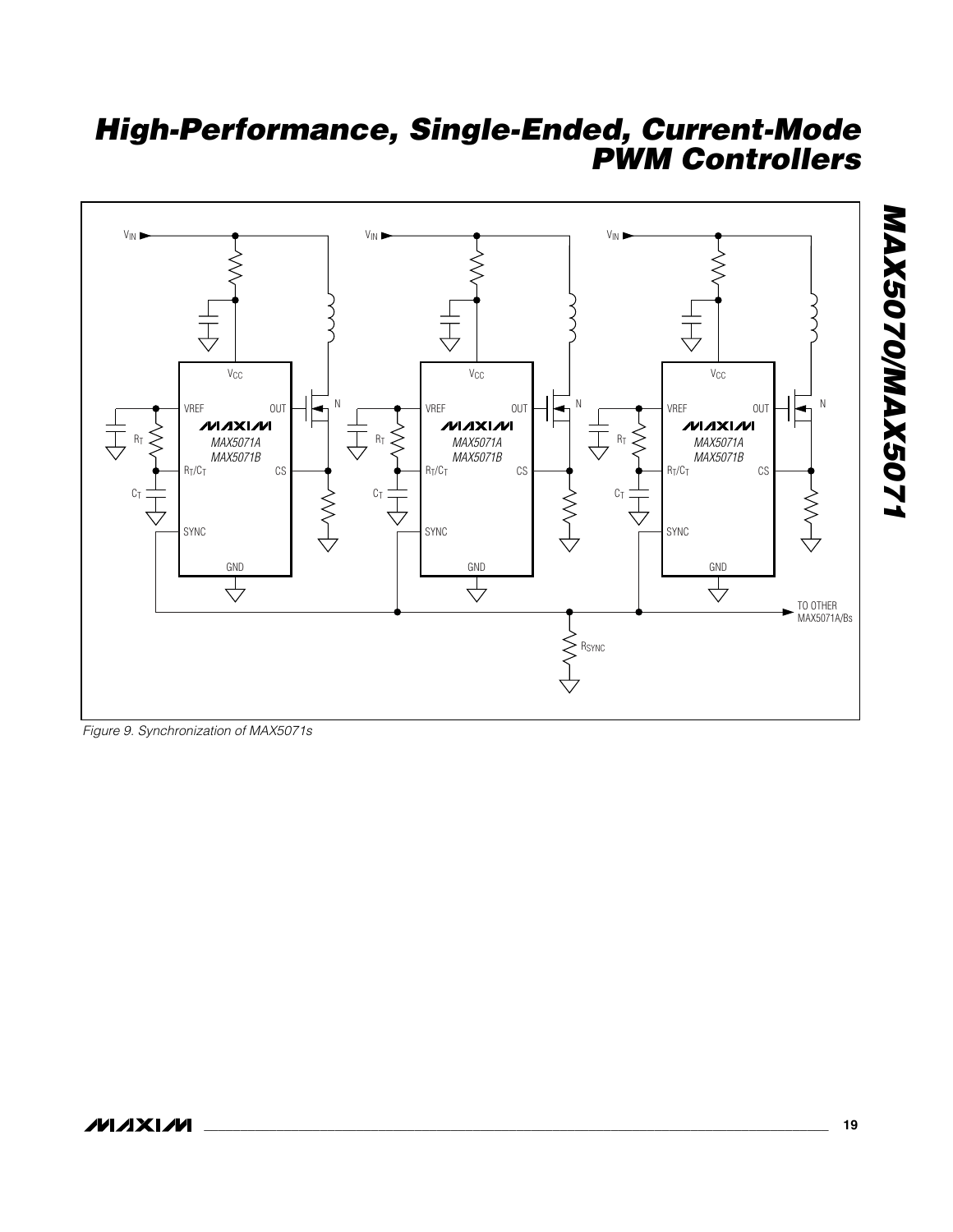## *Selector Guide*

| <b>PART</b> | <b>FEEDBACK/</b><br><b>ADVANCED CLOCK</b> | <b>MAXIMUM DUTY</b><br>CYCLE (%) | <b>PIN-PACKAGE</b> | <b>PIN COMPATIBLE</b> |
|-------------|-------------------------------------------|----------------------------------|--------------------|-----------------------|
| MAX5070AASA | Feedback                                  | 100                              | 8 SO               | UC2842/UCC2842        |
| MAX5070AAUA | Feedback                                  | 100                              | 8 µMAX             | UC2842/UCC2842        |
| MAX5070BASA | Feedback                                  | 50                               | 8 SO               | UC2844/UCC2844        |
| MAX5070BAUA | Feedback                                  | 50                               | 8 µMAX             | UC2844/UCC2844        |
| MAX5071AASA | Sync.                                     | 100                              | 8 SO               |                       |
| MAX5071AAUA | Sync.                                     | 100                              | 8 µMAX             |                       |
| MAX5071BASA | Sync.                                     | 50                               | 8 SO               |                       |
| MAX5071BAUA | Sync.                                     | 50                               | 8 µMAX             |                       |
| MAX5071CASA | ADV CLK                                   | 50                               | 8 SO               |                       |
| MAX5071CAUA | ADV CLK                                   | 50                               | 8 µMAX             |                       |

# *Pin Configurations (continued)*



## *Ordering Information (continued)*

| <b>PART</b>        | <b>TEMP RANGE</b>                     | <b>PIN-PACKAGE</b> |
|--------------------|---------------------------------------|--------------------|
| <b>MAX5071AASA</b> | -40 $^{\circ}$ C to +125 $^{\circ}$ C | 8 SO               |
| MAX5071AAUA        | -40 $^{\circ}$ C to +125 $^{\circ}$ C | 8 µMAX             |
| MAX5071BASA        | -40 $^{\circ}$ C to +125 $^{\circ}$ C | 8 SO               |
| MAX5071BAUA        | $-40^{\circ}$ C to $+125^{\circ}$ C   | 8 µMAX             |
| MAX5071CASA        | -40 $^{\circ}$ C to +125 $^{\circ}$ C | 8 SO               |
| MAX5071CAUA        | -40 $^{\circ}$ C to +125 $^{\circ}$ C | 8 µMAX             |

*Specify lead-free by adding the + symbol at the end of the part number when ordering.* 

## *Chip Information*

TRANSISTOR COUNT: 1987 PROCESS: BiCMOS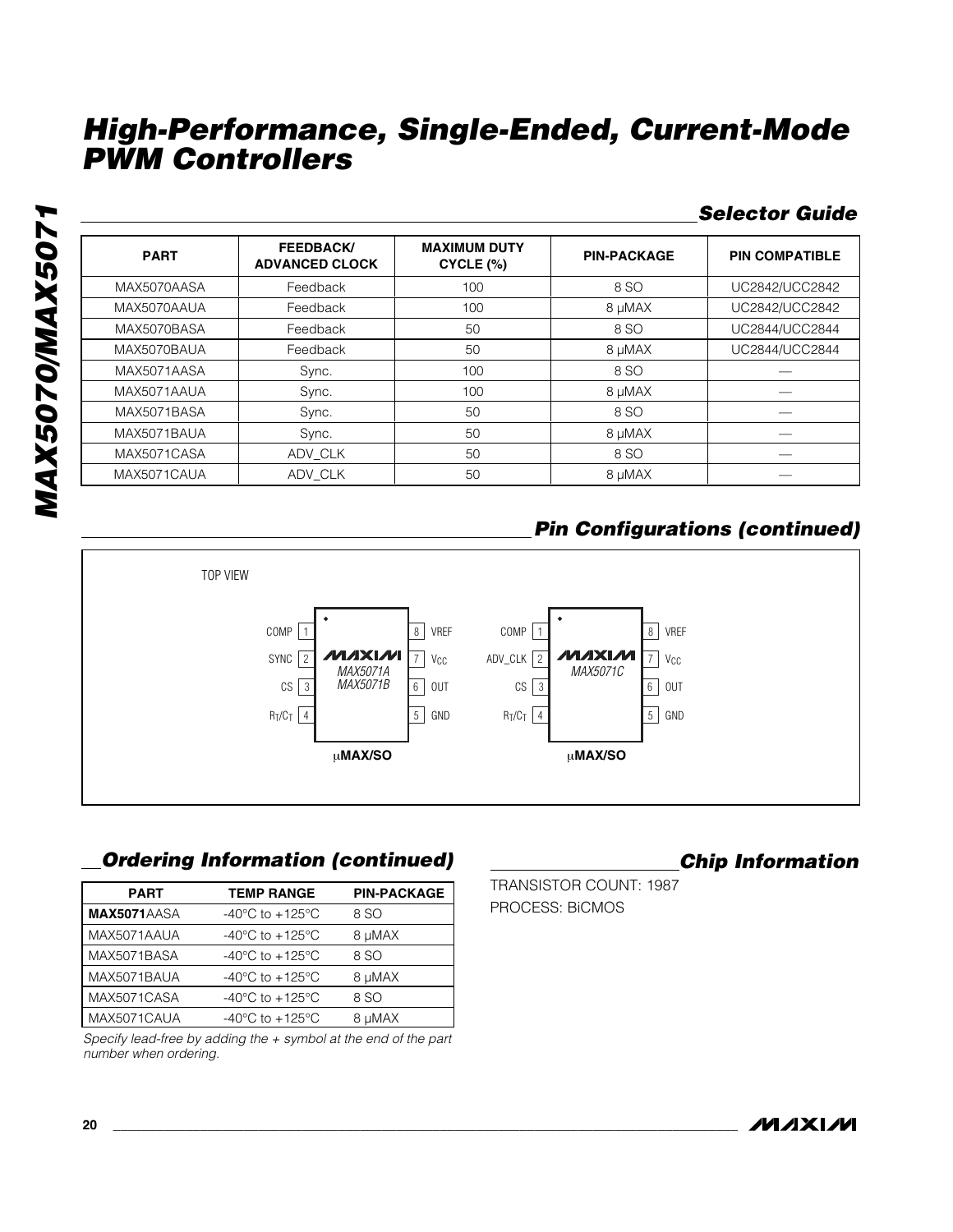## *Package Information*

(The package drawing(s) in this data sheet may not reflect the most current specifications. For the latest package outline information go to **www.maxim-ic.com/packages**.)